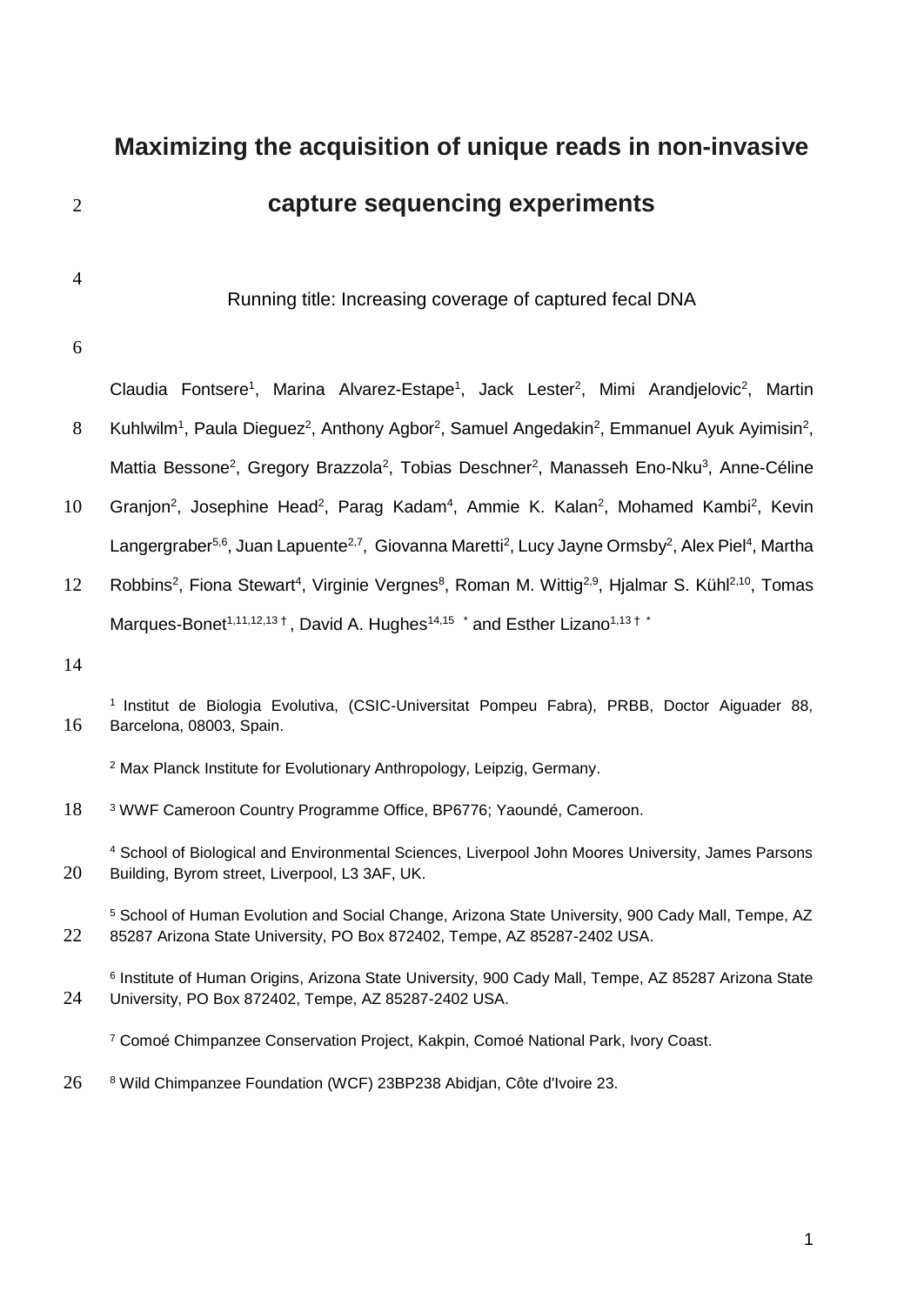- 28 9 Taï Chimpanzee Project, Centre Suisse de Recherches Scientifiques, BP 1301, Abidjan 01, CI, Côte d'Ivoire.
- 30 <sup>10</sup> German Centre for Integrative Biodiversity Research (iDiv) Halle-Jena-Leipzig, Deutscher Platz 5e, 04103 Leipzig.
- 32 11 CNAG-CRG, Centre for Genomic Regulation (CRG), Barcelona Institute of Science and Technology (BIST), Baldiri i Reixac 4, 08028 Barcelona, Spain.
- 34 <sup>12</sup> Institució Catalana de Recerca i Estudis Avançats (ICREA), Barcelona, Catalonia 08010, Spain.

13 Institut Català de Paleontologia Miquel Crusafont, Universitat Autònoma de Barcelona, Columnes s/n, 36 08193 Cerdanyola del Vallès, Spain.

<sup>14</sup> MRC Integrative Epidemiology Unit at University of Bristol, Bristol, BS8 2BN, UK.

- 38 <sup>15</sup> Population Health Sciences, Bristol Medical School, University of Bristol, Bristol, BS8 2BN, UK.
- 40 \* Esther Lizano and David A. Hughes should be considered joint senior author.

#### †**Corresponding author:** Esther Lizano and Tomas Marques-Bonet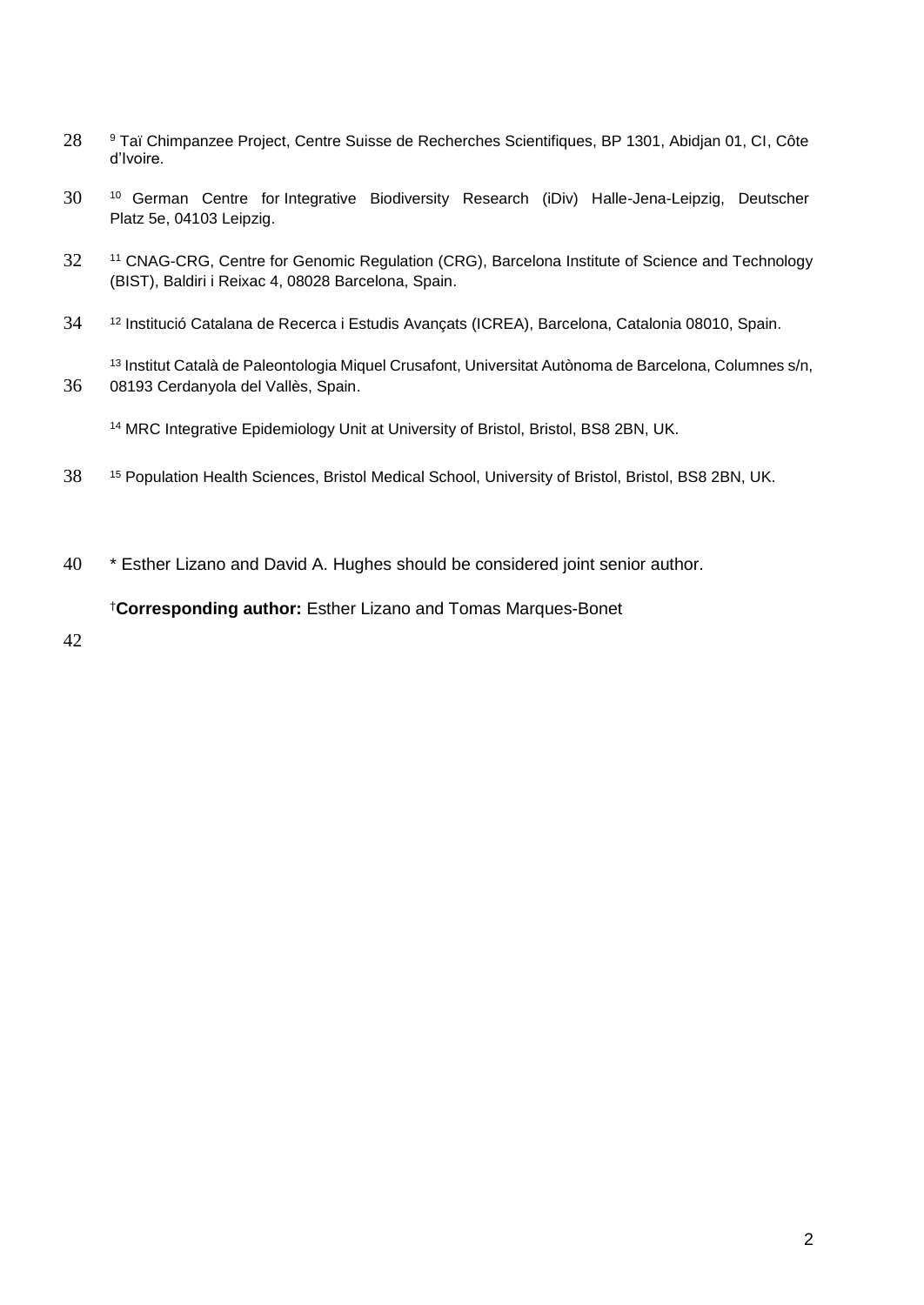# Abstract

- 44 Non-invasive samples as a source of DNA are gaining interest in genomic studies of endangered species. However, their complex nature and low endogenous DNA 46 content hamper the recovery of good quality data. Target capture has become a productive method to enrich the endogenous fraction of non-invasive samples, such 48 as feces, but its sensitivity has not yet been extensively studied. Coping with fecal samples with an endogenous DNA content below 1% is a common problem when prior
- 50 selection of samples from a large collection is not possible. However, samples classified as unfavorable for target capture sequencing might be the only
- 52 representatives of unique specific geographical locations or to answer the question of interest.
- 54 To explore how library complexity may be increased without repeating DNA extractions and generating new libraries, here we have captured the exome of 60 chimpanzees
- 56 (*Pan troglodytes*) using fecal samples with very low proportions of endogenous content  $(< 1\%)$ .
- 58 Our results indicate that by performing additional hybridizations of the same libraries, the molecular complexity can be maintained to achieve higher coverage. Also,
- 60 whenever possible the starting DNA material for capture should be increased. Lastly, we have specifically calculated the sequencing effort needed to avoid exhausting the
- 62 library complexity of enriched fecal samples with low endogenous DNA content. This study provides guidelines, schemes and tools for laboratories facing the
- 64 challenges of working with non-invasive samples containing extremely low amounts of endogenous DNA.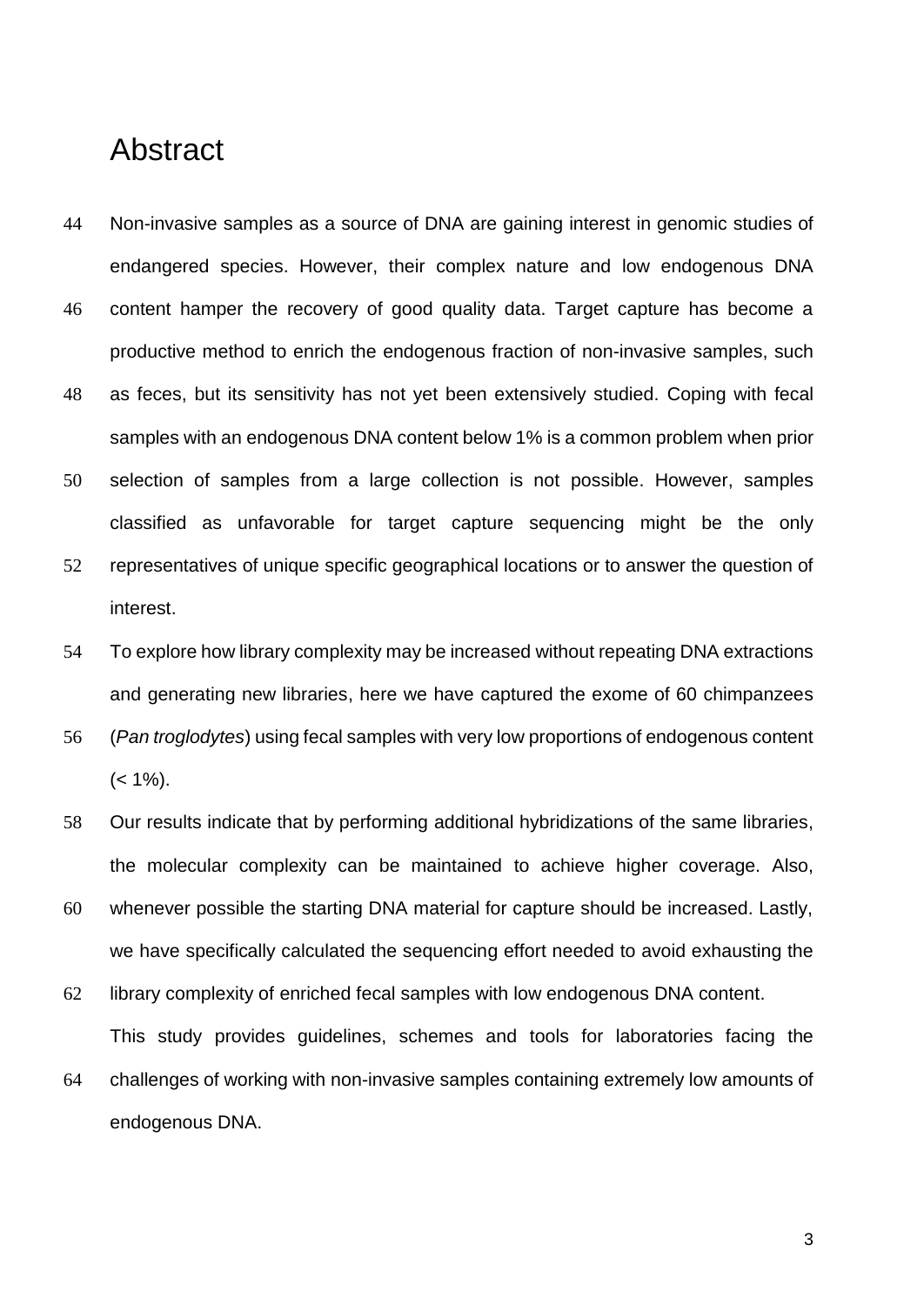66 **Keywords**: Non-invasive samples, fecal samples, target capture, molecular complexity, conservation genomics, chimpanzees.

# <sup>68</sup> Introduction

Studies of wild populations that are unamenable to invasive sampling (eg: trapping or 70 darting) often rely on the usage of low quality and/or quantity DNA samples (Schwartz, Luikart, & Waples, 2007; Vigilant & Guschanski, 2009), traditionally restricting the 72 analysis to neutral markers or genetic loci such as microsatellites (Arandjelovic et al., 2011; Inoue et al., 2013; Mengüllüoğlu, Fickel, Hofer, & Förster, 2019; Orkin, Yang, 74 Yang, Yu, & Jiang, 2016), autosomal regions (Fischer, Wiebe, Pääbo, & Przeworski, 2004) and the mitochondrial genome (Fickel, Lieckfeldt, Ratanakorn, & Pitra, 2007; 76 Thalmann, Hebler, Poinar, Pääbo, & Vigilant, 2004). Depending on the researcher's question, these neutral genetic markers may continue to be the most economical and 78 efficient method (Shafer et al., 2015). However, for other questions such as cataloging genetic diversity, assessing kinship, making fine inferences of demographic history, or 80 evaluating disease susceptibility it becomes increasingly relevant to acquire a more representative view of the genome (Ouborg, Pertoldi, Loeschcke, Bijlsma, & Hedrick, 82 2010; Primmer, 2009; Shafer et al., 2015; Städele & Vigilant, 2016; Steiner, Putnam, Hoeck, & Ryder, 2013).

84 Conservation genomics of ecologically-crucial, non-model organisms, and especially threatened species such as great apes, have largely benefited from the current 86 advances in next-generation sequencing (NGS) technologies (Gordon et al., 2016;

Locke et al., 2011; Mikkelsen et al., 2005; Scally et al., 2012). The ability to 88 simultaneously interrogate hundreds of thousands of genetic markers across an entire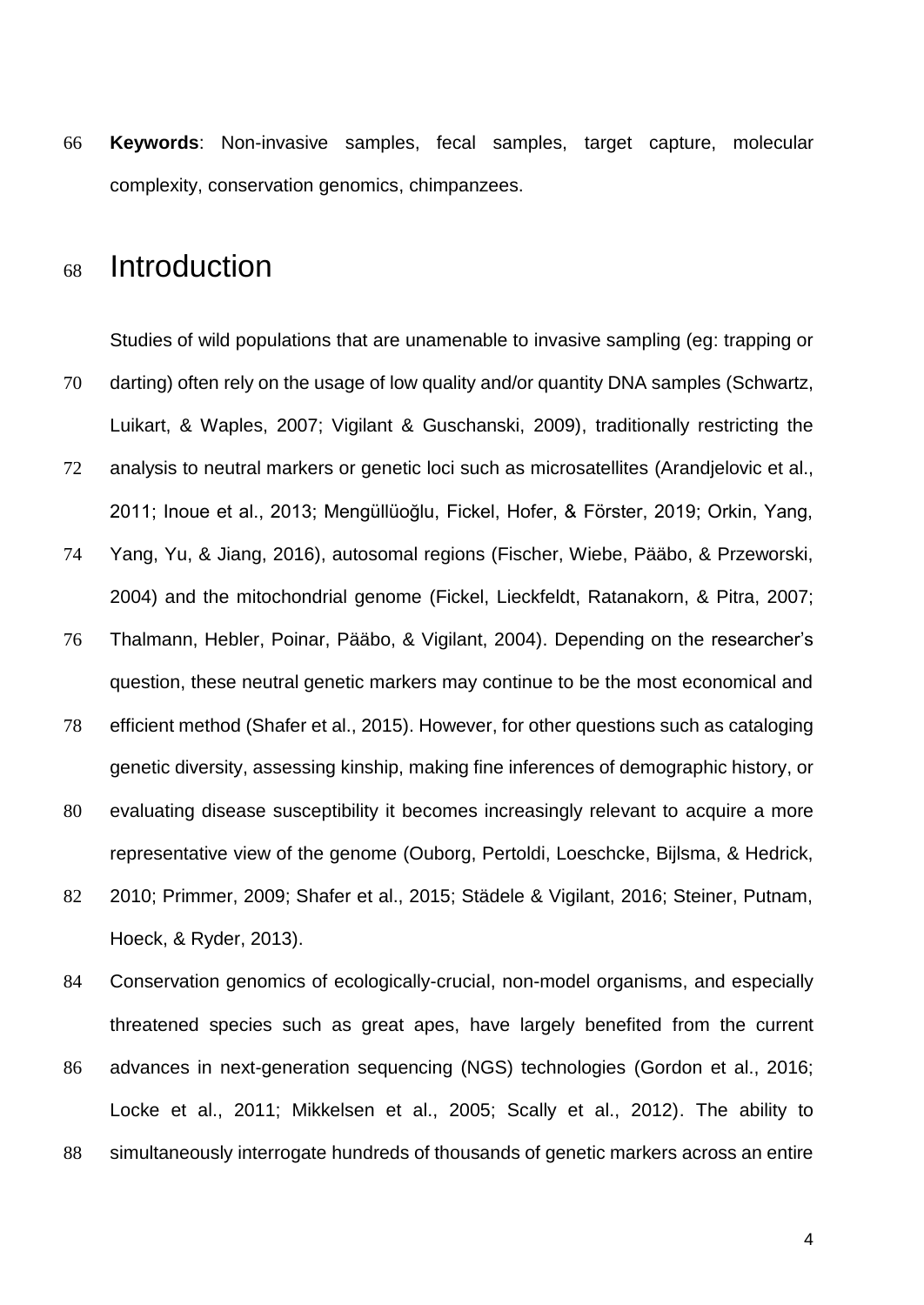genome allows greater resolution on inferences of demographic parameters, genetic

- 90 variation, gene flow, inbreeding, natural selection, local adaptation and the evolutionary history of the studied species (De Manuel et al., 2016; Prado-Martinez et
- 92 al., 2013; Xue et al., 2015).

The major impediment to the study of wild, threatened, natural populations continues

- 94 to be the difficulties in acquiring samples of known location from a large number of individuals. To avoid disturbing and negatively influencing endangered species
- 96 (alteration of social group dynamics, infections and stress) (Morin, Wallis, Moore, Chakraborty, & Woodruff, 1993; Taberlet, Luikart, & Waits, 1999), but also to track
- 98 cryptic or monitor reintroduced species (De Barba et al., 2010; Ferreira et al., 2018; Reiners, Encarnação, & Wolters, 2011; Stenglein, Waits, Ausband, Zager, & Mack,
- 100 2010), sampling often relies on non-invasive (NI) sources of DNA such as feces and hair, rather than invasive samples such as blood or other tissues, which yield better
- 102 DNA quality and quantity.

NI samples have a complex nature: they are typically composed of low proportions of

- 104 host or endogenous DNA (eDNA), are highly degraded (Perry, Marioni, Melsted, & Gilad, 2010; Taberlet et al., 1999), and contain genetic material from the host's
- 106 microbiota and from species living in the environment where the sample was collected (i.e., exogenous DNA) (Hicks et al., 2018). The proportion of endogenous versus 108 exogenous DNA can be highly variable (Hernandez-Rodriguez et al., 2018) and as previous literature has proposed, may depend on the environmental conditions, with
- 110 humidity and ambient temperature having the highest influence (Goossens, Chikhi, Utami, De Ruiter, & Bruford, 2000; Harestad & Bunnell, 1987; King, Schoenecker, Fike,
- 112 & Oyler-McCance, 2018; Nsubuga et al., 2004). Because of this, the employment of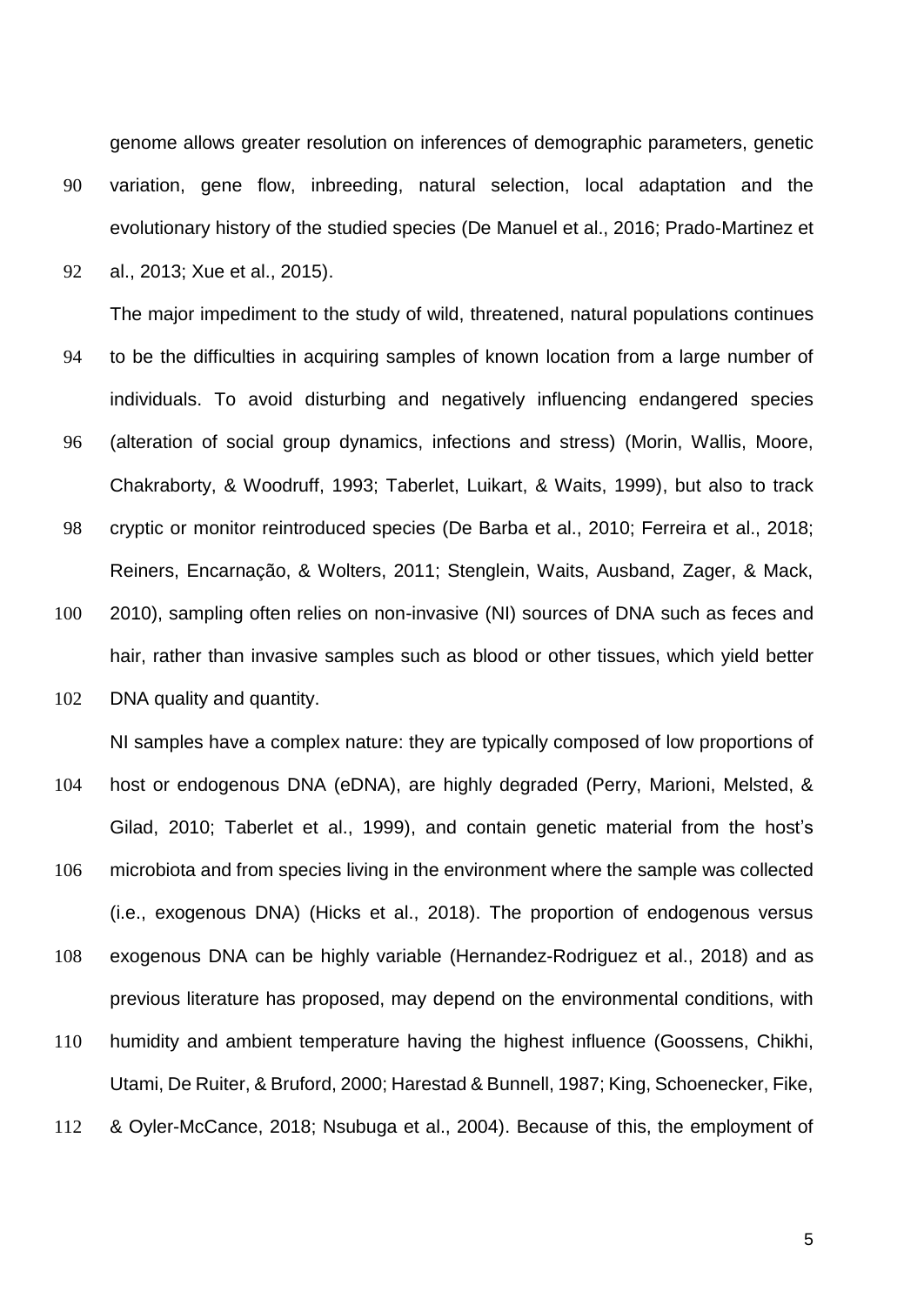techniques that generate sequences of the whole genomic content of the samples,

- 114 such as NGS, has not been economically feasible until recently. Target enrichment technologies, also known as capture, have become a common and successful
- 116 methodology in ancient DNA studies (Carpenter et al., 2013) and have allowed for a more cost-effective use of NGS on NI samples, as the endogenous to exogenous DNA
- 118 ratio greatly improves, thus reducing the sequencing effort (Perry et al., 2010; Snyder-Mackler et al., 2016; van der Valk, Lona Durazo, Dalén, & Guschanski, 2017). Capture
- 120 methods reduce the relative cost of sequencing and improve the quality of the data by building DNA libraries that are hybridized to complementary baits for selected target
- 122 regions (partial genomic regions, a chromosome(s), the exome, or the whole genome) increasing the proportion of the targeted eDNA to be sequenced.
- 124 Despite the existence of technical studies describing the use of NI samples for the study of wild chimpanzees (*Pan troglodytes*) (Hernandez-Rodriguez et al., 2018; White
- 126 et al., 2019) many aspects remain to be investigated. For instance, in Hernandez-Rodriguez et al., samples were selected to cover the entire range of observed average
- 128 fragmentation lengths and percentage of eDNA, in order to be as representative as possible. As a result, they observed a sequencing bias due to the different percentage
- 130 of endogenous content in captured samples. To avoid that outcome, they proposed performing equi-endogenous pools instead of the standard pooling of libraries
- 132 according to molarity. White et al. followed this recommendation and yielded a more balanced representation across samples. However, their experiments were limited to
- 134 only those samples with a proportion of eDNA above 2% (White et al., 2019). As shown by Hernandez-Rodriguez et al. there is a positive association between endogenous 136 content and the amount of data acquired from a sample, such that when possible, one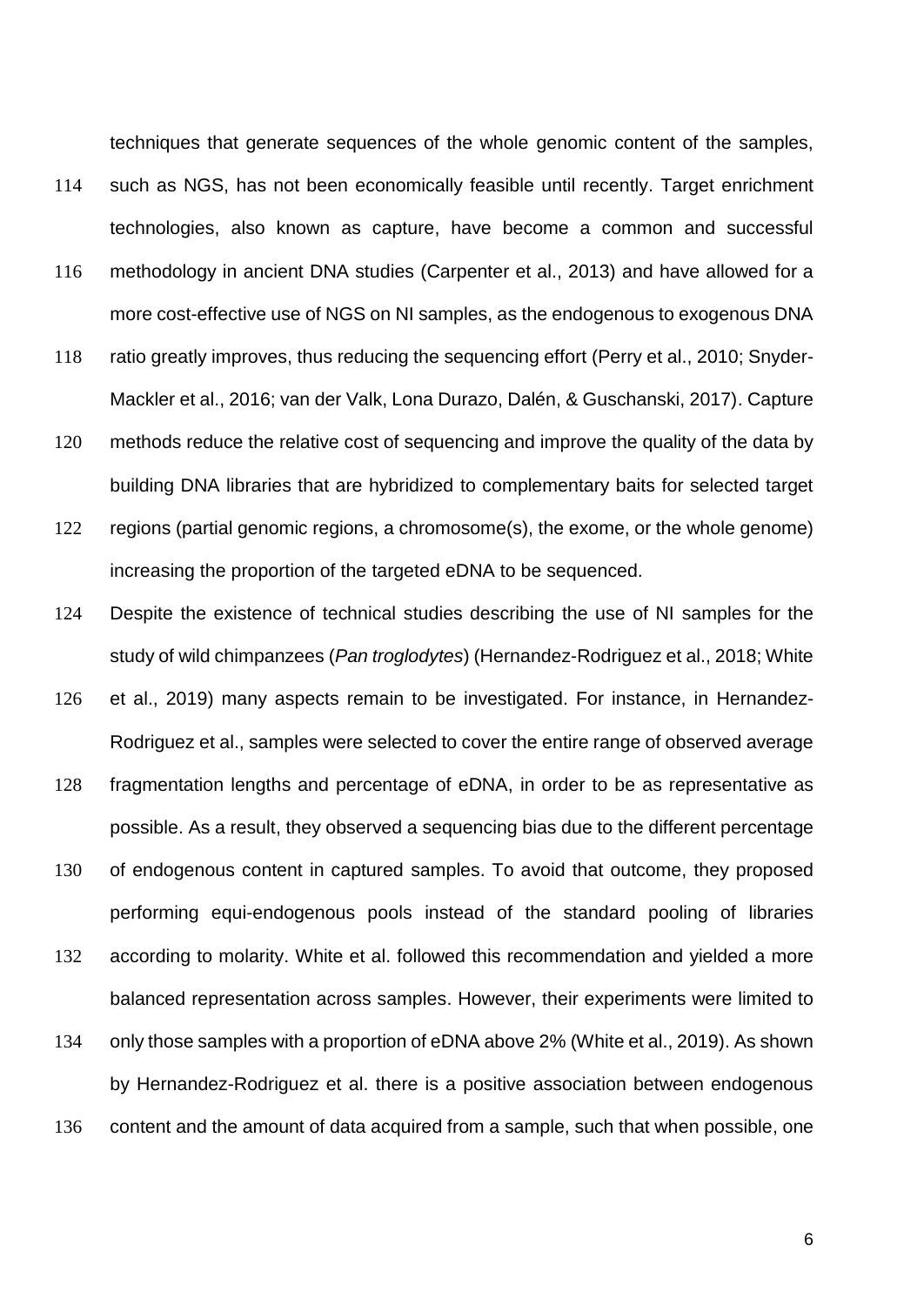should use those samples with higher endogenous content. However, the proportion 138 of chimpanzee fecal samples with eDNA above 2% is often very low (<20%) (White et al., 2019).

- 140 The NI chimpanzee samples used in this study were collected from 15 different geographic sites across the whole species' ecological habitat in Africa and included all
- 142 four subspecies, thus representing a wide variety of sampling and environmental conditions. With this screening approach we were able to examine how the proportion
- 144 of eDNA content varies between each site, revealing that the majority of collected samples in some sites have low proportions of eDNA (<1%). Therefore, when prior
- 146 selection of samples from a large collection is not possible, the only ones to represent a specific location or relevant to the scientific question might be those with extremely 148 low proportions of endogenous content. Because of that, we have focused our efforts on developing approaches to retrieve the maximum data possible from challenging
- 150 samples.

In that regard, we sought to capture the exome of 60 chimpanzee fecal samples as

- 152 part of the Pan African Programme: The Cultured Chimpanzee (PanAf) [\(http://panafrican.eva.mpg.de/\)](http://panafrican.eva.mpg.de/) (Kühl et al., 2019) with eDNA estimates below 1%. We
- 154 used a commercial human exome to evaluate how the coverage of targeted genomic regions may be increased in a collection of samples that may be regarded as
- 156 unfavorable for target capture sequencing. We confirmed the importance of the correct estimation of eDNA and the pooling of libraries accordingly to avoid sequencing bias
- 158 across samples (Hernandez-Rodriguez et al., 2018). We also expanded on previously explored and unexplored guidelines to ensure the maintenance of the captured 160 molecule diversity or library complexity such as the number of libraries in a pool, the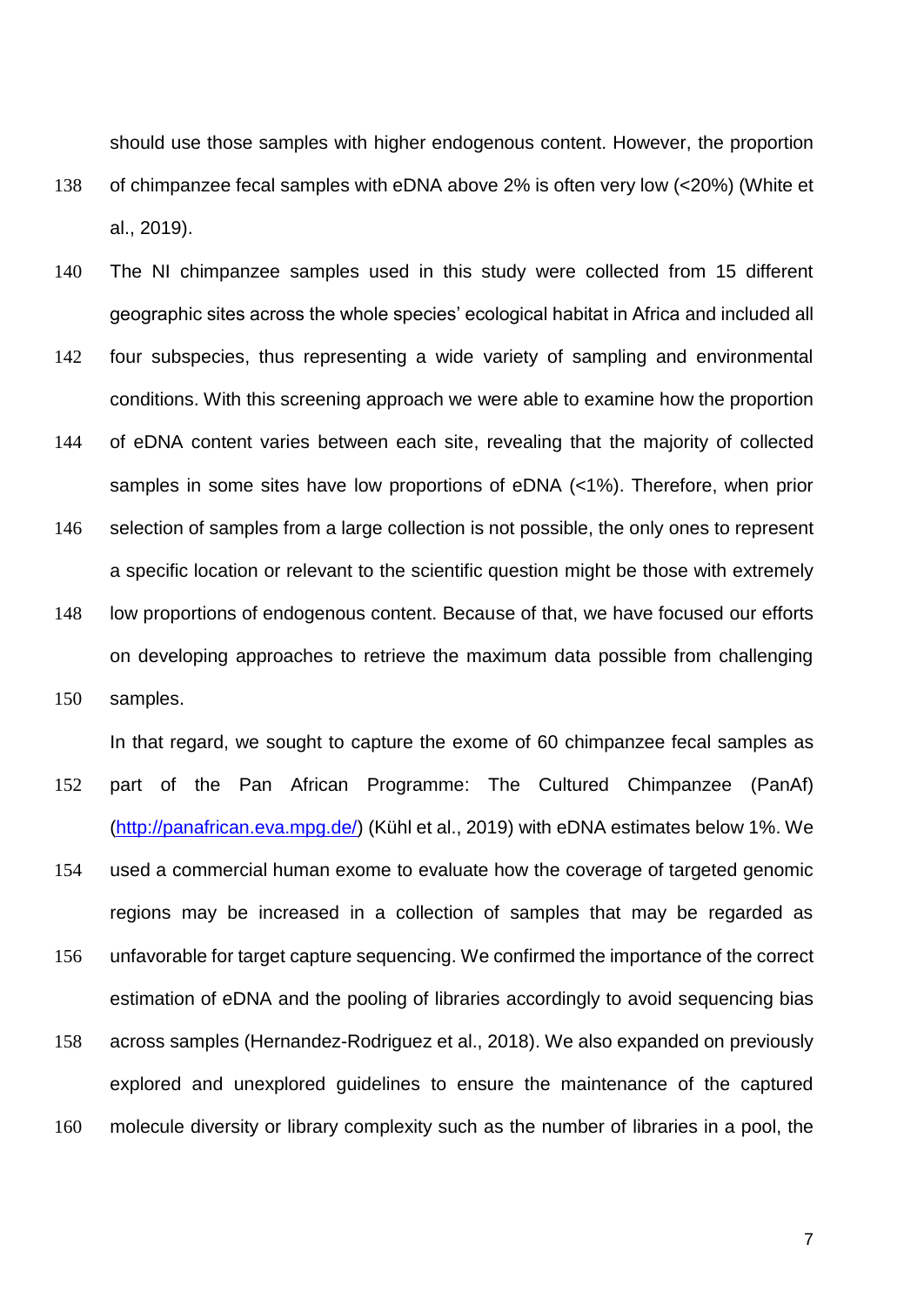performance of additional hybridizations and increasing the total DNA starting material

- 162 for capture (Hernandez-Rodriguez et al., 2018; Perry et al., 2010; Snyder-Mackler et al., 2016; White et al., 2019).
- 164 Our results provide the most comprehensive exploration to date of target enrichment efficiency in very low eDNA fecal samples, and guidelines to improve the quality of the
- 166 data without re-extracting DNA and preparing new libraries. These findings could greatly benefit the conservation effort on great apes, as well as any other species with
- 168 similar DNA sampling limitations.

# Material and Methods

#### 170 Samples and Library Preparation

Chimpanzee fecal samples from 15 different sites in Africa were collected as part of

- 172 the PanAf (Figure 1A). Approximately 5g ("hazelnut-size") of feces were collected from each chimpanzee fecal sample and stored in the field using a two-step ethanol-silica
- 174 preservation method (Nsubuga et al., 2004). Depending on the density of the sample, between 10 and 80 mg of dry fecal sample were extracted using a Qiagen robot with
- 176 the QIAamp Fast DNA Stool Mini Kit (Qiagen) with modifications (Lester et al, in review). The extractions were screened using a microsatellite genotyping assay
- 178 (Arandjelovic et al., 2009; Arandjelovic et al., 2011) and up to 20 samples from each PanAf field site were selected as follows (1) those that amplified at the most loci of the
- 180 15 loci panel, (2) represented unique individuals, and (3) were ascertained to be nonfirst degree relatives (Csilléry et al., 2006) (302 samples) (Supporting Information
- 182 Table S1). To ensure sufficient template DNA for library preparation, the 302 samples were re-extracted using the same QIAamp kit and between 100 and 200 mg of dry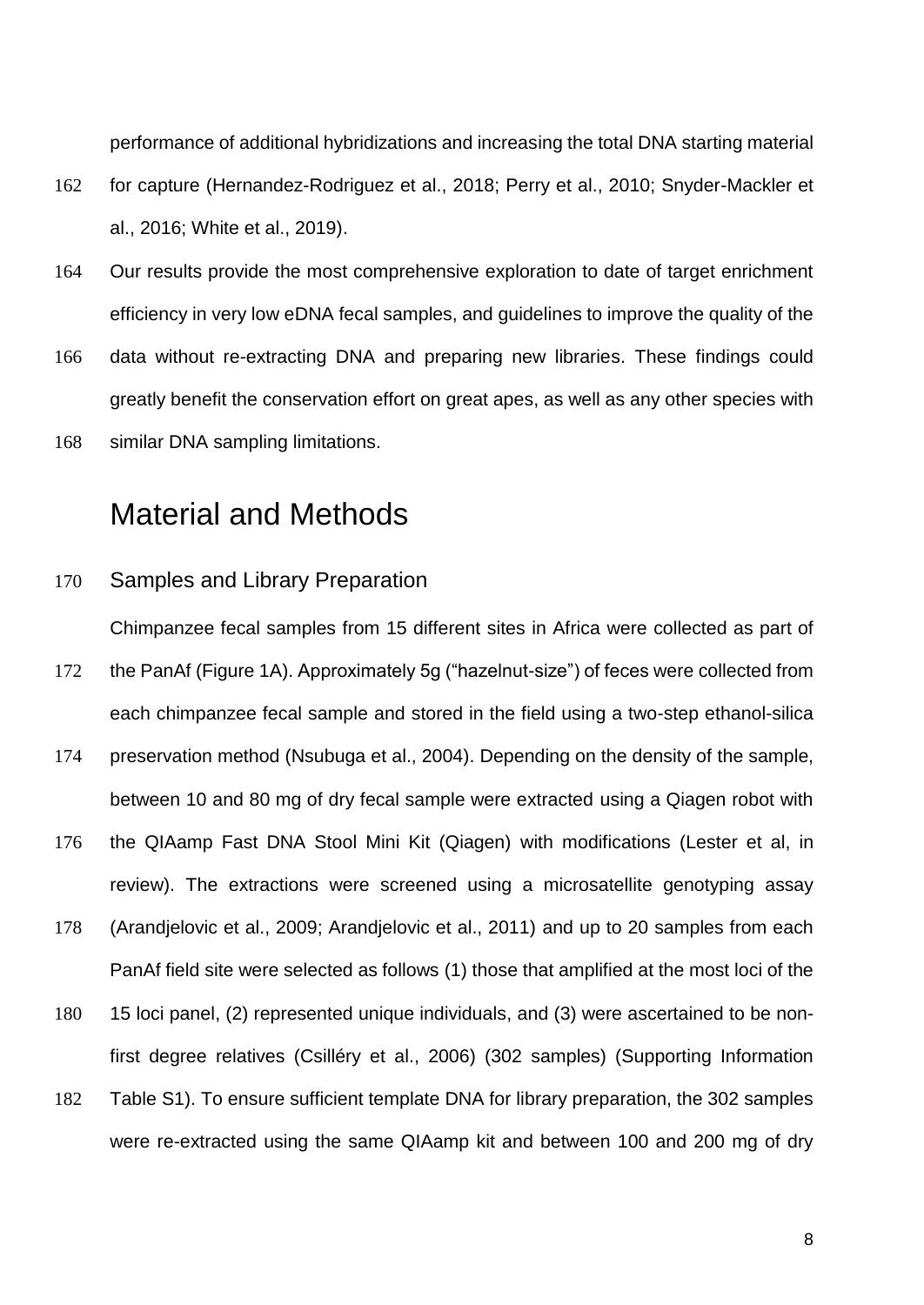- 184 fecal sample. Total DNA concentration and fragmentation were measured on a Fragment Analyzer using a Genomic DNA 50Kb Analysis kit (Advanced Analytical) and
- 186 the fragmentation level was calculated with PROSize Data Analysis Software (Agilent Technologies). Endogenous DNA content (fraction of mammalian DNA, relative to gut
- 188 microbial and other environmental genetic material) was estimated by qPCR (Morin, Chambers, Boesch, & Vigilant, 2001). Finally, percentage of endogenous content for
- 190 each sample was calculated by dividing the chimpanzee eDNA concentration by the total DNA concentration. We selected 60 samples with an intermediate percentage of
- 192 eDNA (0.41-0.85%, average 0.61%) from the 302 screened samples (range of endogenous distribution: 0-47.57%, average 1.49%) (Supporting Information S1 and
- 194 Table S2).

A single library was prepared for each of the 60 samples following the BEST protocol

- 196 (Carøe et al., 2018) starting with 200 ng total DNA (from a sample) with minor modifications. Specifically, double in-line barcoded adapters were used, barcoding
- 198 each sample at both ends of its library to allow for its unique identification within a pool (Rohland & Reich, 2012). Library concentration was calculated using Agilent 2100 200 BioAnalyzer and DNA7500 assay kit. A detailed protocol for library construction can be found in Supplementary Information.
- 202

#### Pooling and Capture

- 204 Endogenous DNA content is a key factor in target-capture experiments directly influencing the yield of on-target reads and molecule diversity (Hernandez-Rodriguez
- 206 et al., 2018). Our equi-endogenous sample pooling strategy follows two criteria. First, samples belonging to a pool have similar eDNA proportions according to a 1:2 ratio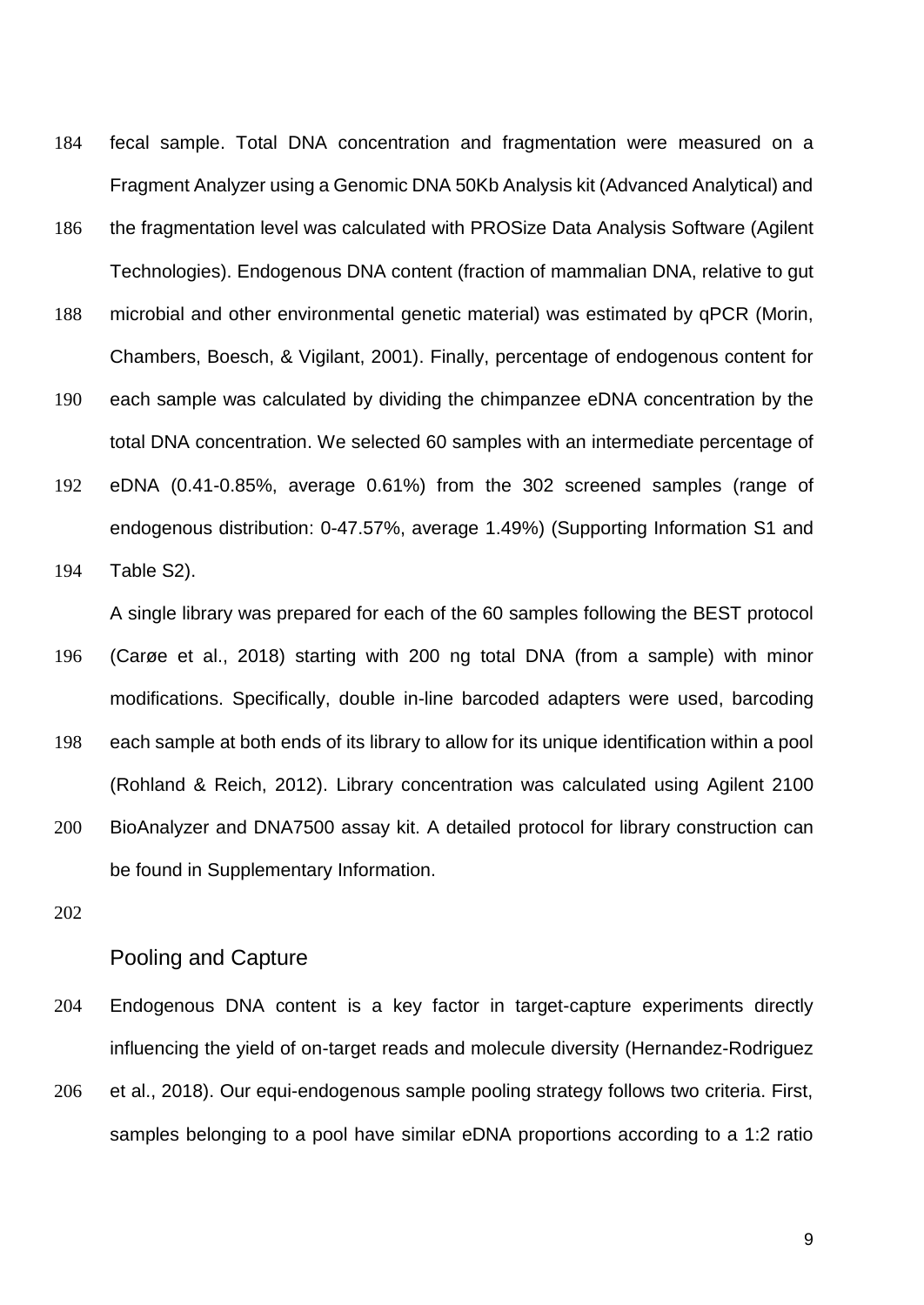- 208 rule: the sample with highest proportion of eDNA cannot double the sample with the lowest. Second, each sample within a pool contributes the same total amount of eDNA
- 210 (µg) to the final pool, creating an equi-endogenous pool. So, the sample with the lowest percentage of eDNA will contribute more total DNA to the final pool compared to the
- 212 sample with the highest, but the amount of eDNA per sample will be equivalent. According to the estimates of eDNA, we pooled the 60 libraries into three primary pools
- 214 (see graphical representation in Figure 2). The first pool (P1) with 2 ug total DNA (in the pool) consisted of 10 samples with an average endogenous content of 0.81%
- 216 (range 0.69-0.85%). The second pool (P2) had 4 µg total DNA and consisted of 20 samples and an average endogenous content of 0.69% (range 0.58-0.80%). The 30
- 218 remaining libraries were pooled into the third pool (P3) of 6 µg total DNA with an average endogenous content of 0.49% (range 0.41-0.66%) (Table 1 and Figure 3A,
- 220 Supporting Information Table S2). Subsequently, each initial primary pool was subdivided into two (P1E1, P1E2), four (P2E1, P2E2, P2E3, P2E4) and six (P3E1,
- 222 P3E2, P3E3, P3E4, P3E5, P3E6) exome capture (E) replicates each consisting of 1 µg of total DNA.
- 224 Independently, we repeated the construction of the primary pools (P1, P2 and P3), but with each having 4 µg total DNA. Each of these new primary pools was then divided 226 into two replicates of 2 µg each (P1E3, P1E4, P2E5, P2E6, P3E7, P3E8). As a
- consequence of generating replicate primary pools, six of the 60 libraries were 228 exhausted and are not present in these replicate primary pools. As a result, across all
- 60 samples and 18 hybridizations there are a total of 388 individual hybridization
- 230 experiments (Figure 2). All details are provided in Table 1.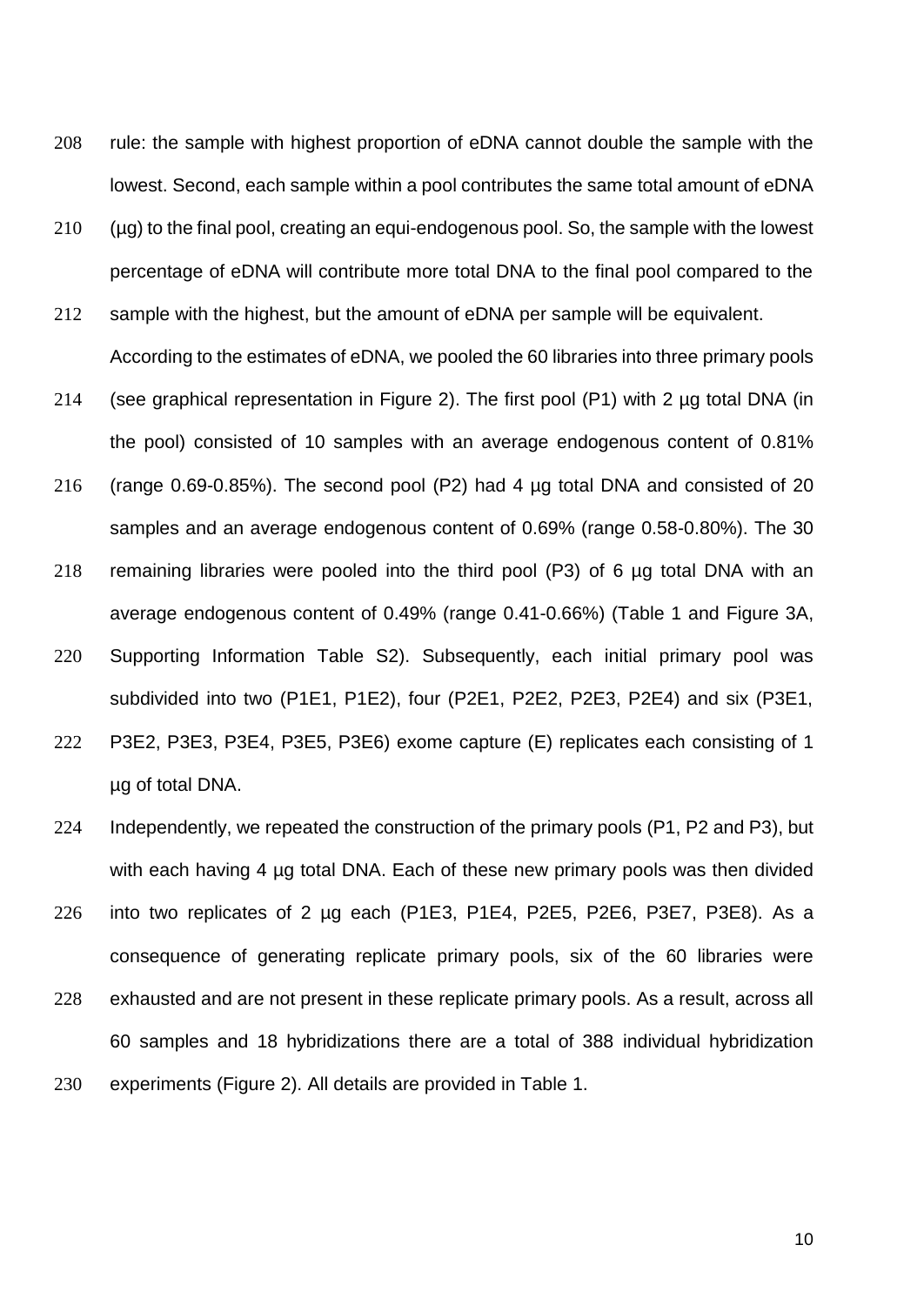Each exome capture experiment consisted of two consecutive hybridizations, or dual-232 capture reactions as previously recommended (Hernandez-Rodriguez et al., 2018) using the SureSelect Human All Exon V6 RNA library baits from Agilent Technologies

- 234 and was performed following the manufacturer's protocol with some modifications (full protocol is available in Supporting Information), and started with either 1 µg or 2 µg
- 236 total DNA (Table 1 and Figure 2). After the first hybridization reaction and the subsequent PCR enrichment, we performed the second hybridization reaction with all
- 238 available material. The final captured pool was amplified with indexed primers (Kircher, Sawyer, & Meyer, 2012), double-indexing each library within a pool, thereby tagging
- 240 each library to a specific hybridization experiment. Double inline barcoded (sample specific) and double indexed (pool specific) libraries allow for multiplexing many
- 242 libraries into a single pool and sequencing many pools into a single sequencing lane, even when the same sample library is present in multiple hybridization reactions. This
- 244 permits the tracking of unique experiments.

For the reminder of the article when we use the word "capture" or "hybridization", we

- 246 will always be referring to the dual-capture or two consecutive rounds of capture hybridizations that are described above.
- 248 Sequencing and Mapping

Captured libraries were pooled into 3 sequencing batches and sequenced on a total of

250 3.75 lanes of a HiSeq 4000 with 2x100 paired-end reads: SeqBatch1 (P1E1, P2E1, P2E2, P3E1, P3E2, P3E3), SeqBatch2 (P1E2, P2E3, P2E4, P3E4, P3E5, P3E6) and 252 SeqBatch3 (P1E3, P1E4, P2E5, P2E6, P3E6, P3E7, P3E8) (Table 1).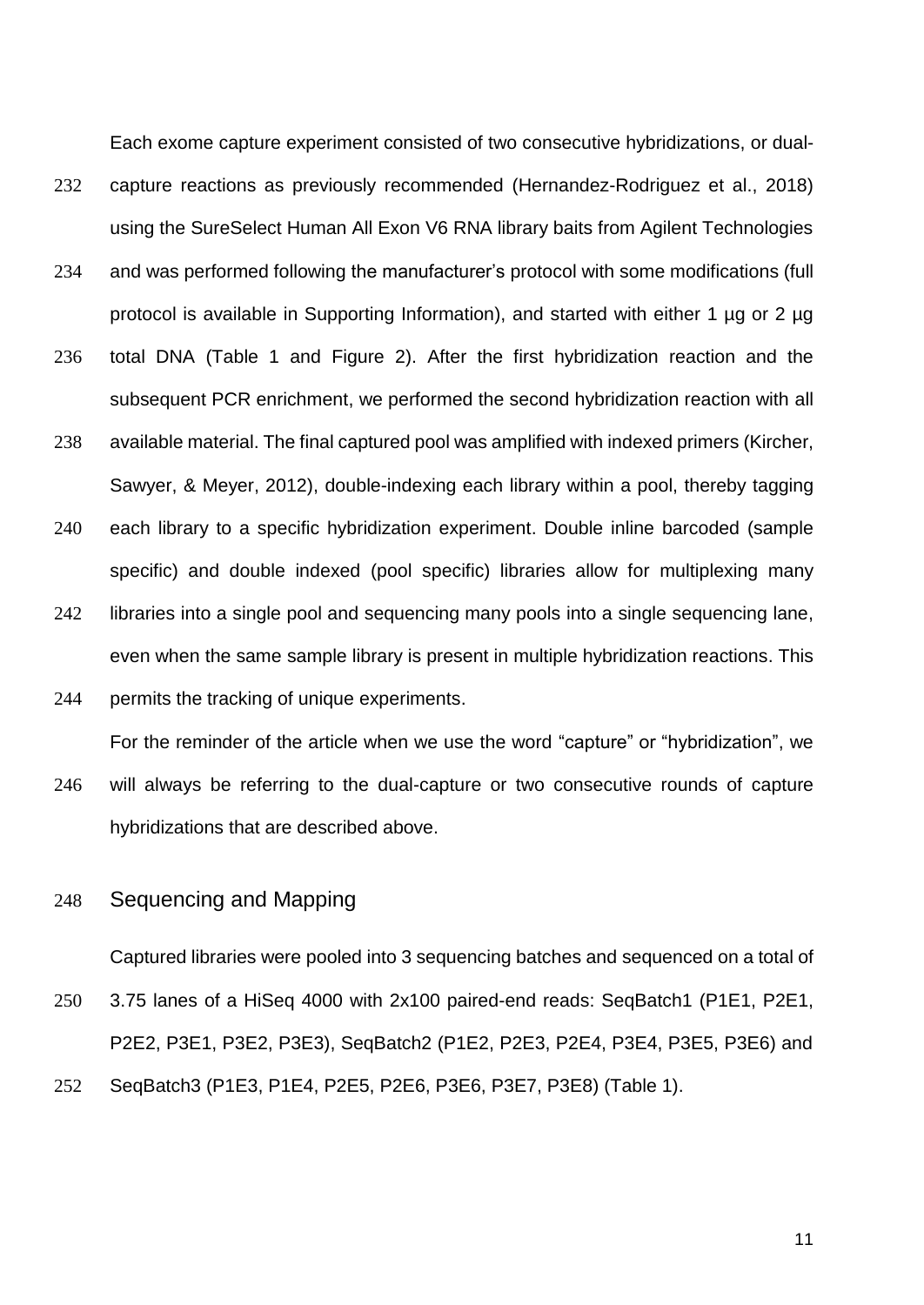Demultiplexed FASTQ files were trimmed with Trimmomatic (version 0.36) (Bolger,

- 254 Lohse, & Usadel, 2014) to remove the first 7 nucleotides corresponding to the in-line barcode (HEADCROP: 7), the Illumina adapters (ILLUMINACLIP:2:30:10), and bases
- 256 with an average quality less than 20 (SLIDINGWINDOW:5:20). Paired-end reads were aligned to human genome Hg19 (GRCh37, Feb.2009 (GCA\_000001405.1)) using
- 258 BWA (version 0.7.12) (Li & Durbin, 2009). Duplicates were removed using PicardTools (version 1.95) [\(http://broadinstitute.github.io/picard/\)](http://broadinstitute.github.io/picard/) with MarkDuplicates option.
- 260 Further filtering of the reads was carried out to discard secondary alignments and reads with mapping quality lower than 30 using samtools (version 1.5) (Li et al., 2009). From
- 262 now on, we will refer to those reads remaining after filtering as "reliable reads". To retrieve the reliable reads on-target we used intersectBed from BEDTOOLS package
- 264 (version 2.22.1) (Quinlan & Hall, 2010) using exome target regions provided by Agilent. In cases where we combined sequencing data, we merged filtered bam files from
- 266 different hybridizations using MergeSamFiles option from PicardTools (version 1.95) [\(http://broadinstitute.github.io/picard/\)](http://broadinstitute.github.io/picard/). Since the merged bam files can still contain
- 268 duplicates generated during library preparation, we removed duplicates and then retrieved the reliable reads on-target using the same methodology as above.
- 270 For all previous steps, the total number of reads were counted using PicardTools (version 1.95) [\(http://broadinstitute.github.io/picard/\)](http://broadinstitute.github.io/picard/) with 272 CollectAlignmentSummaryMetrics option. The percentage of human contamination was estimated by using positions where modern humans and chimpanzees 274 consistently differ. We used previously published diversity data on high-coverage genomes from the *Pan* species (chimpanzee and bonobos) (De Manuel et al., 2016) 276 and human diversity data from the 1000 Genomes Project (Auton et al., 2015),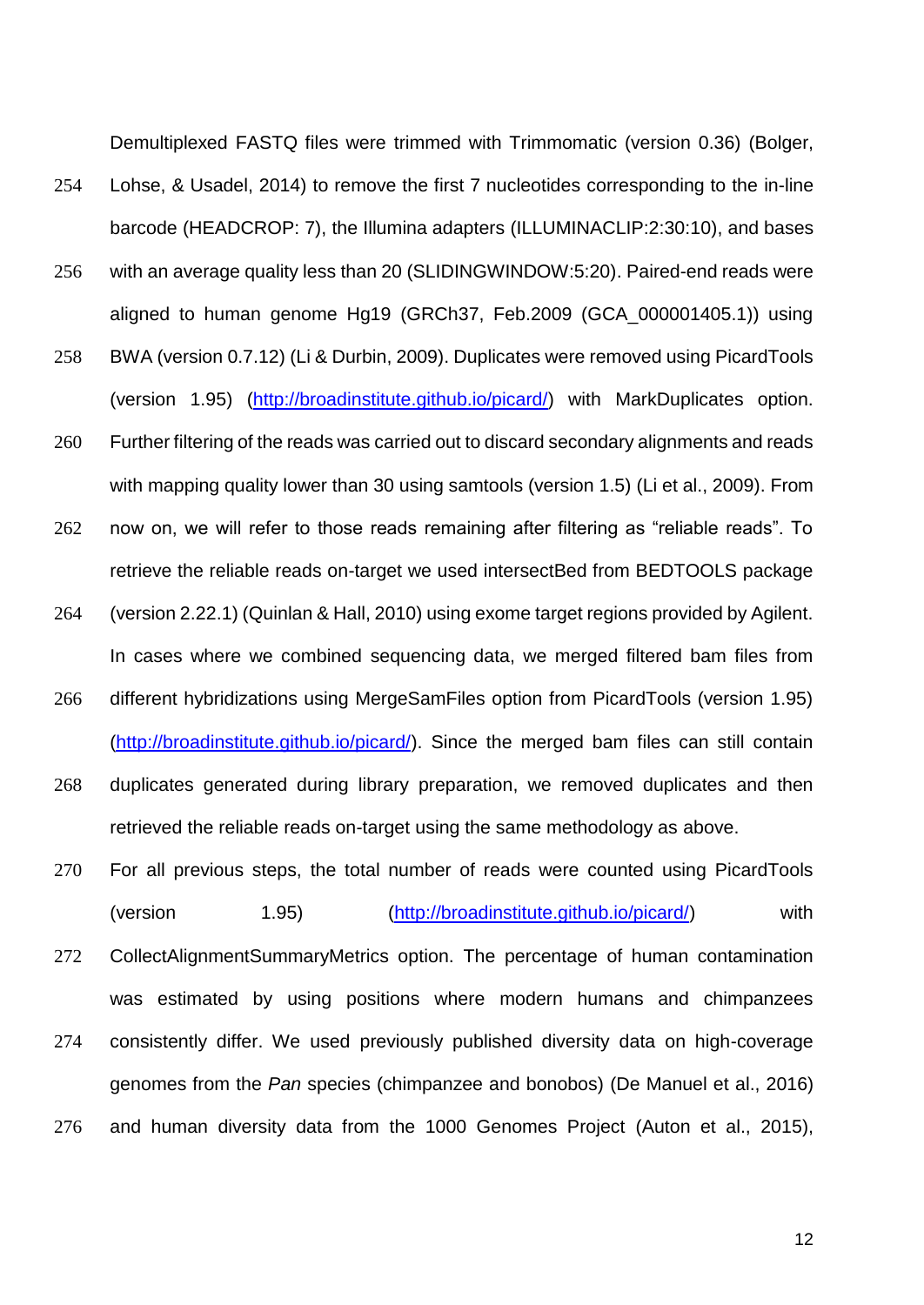selecting positions where the human allele is observed at more than 98% frequency,

- 278 and a different allele is observed in almost all *Pan* individuals (136 out of 138 chromosomes). Genome-wide, 5,646,707 chimpanzee-specific positions were
- 280 identified. Using samtools mpileup (Li et al., 2009), we retrieved the number of observations of human-like alleles at these positions in the mapped reads, and
- 282 estimated the human contamination as the fraction of observations for the human-like allele across all positions.
- 284

#### Capture performance

- 286 Capture performance was evaluated by calculating the enrichment factor (EF), capture specificity (CSp), library complexity (LC), and capture sensitivity (CS) as described in
- 288 Hernandez-Rodriguez *et al* (2018). EF is calculated as the ratio of the number of reliable reads on-target to the total reads sequenced divided by the fraction of the
- 290 target space (64Mb) to the genome size (~3Gb). CSp is defined as the ratio of reliable on-target reads to the total number of reliable reads. LC is defined as the number of
- 292 reliable reads divided by the total number of mapped reads (containing duplicated reads). Capture sensitivity (CS) is defined as the number of target regions with an
- 294 average coverage of at least one (DP1) but also four (DP4), ten (DP10), twenty (DP20) or fifty (DP50) - divided by the total number of target regions provided by the
- 296 manufacturer ( $n = 243,190$ ). To calculate the average coverage of the target regions we used samtools (version 1.5) with the option bedcov (Li et al., 2009).

298 To generate molecular complexity or library complexity curves (MC), we used the subsampling without replacement strategy implemented in Preseq software (version 300 2.0.7) with c\_curve option [\(http://smithlabresearch.org/software/preseq/\)](http://smithlabresearch.org/software/preseq/) from the bam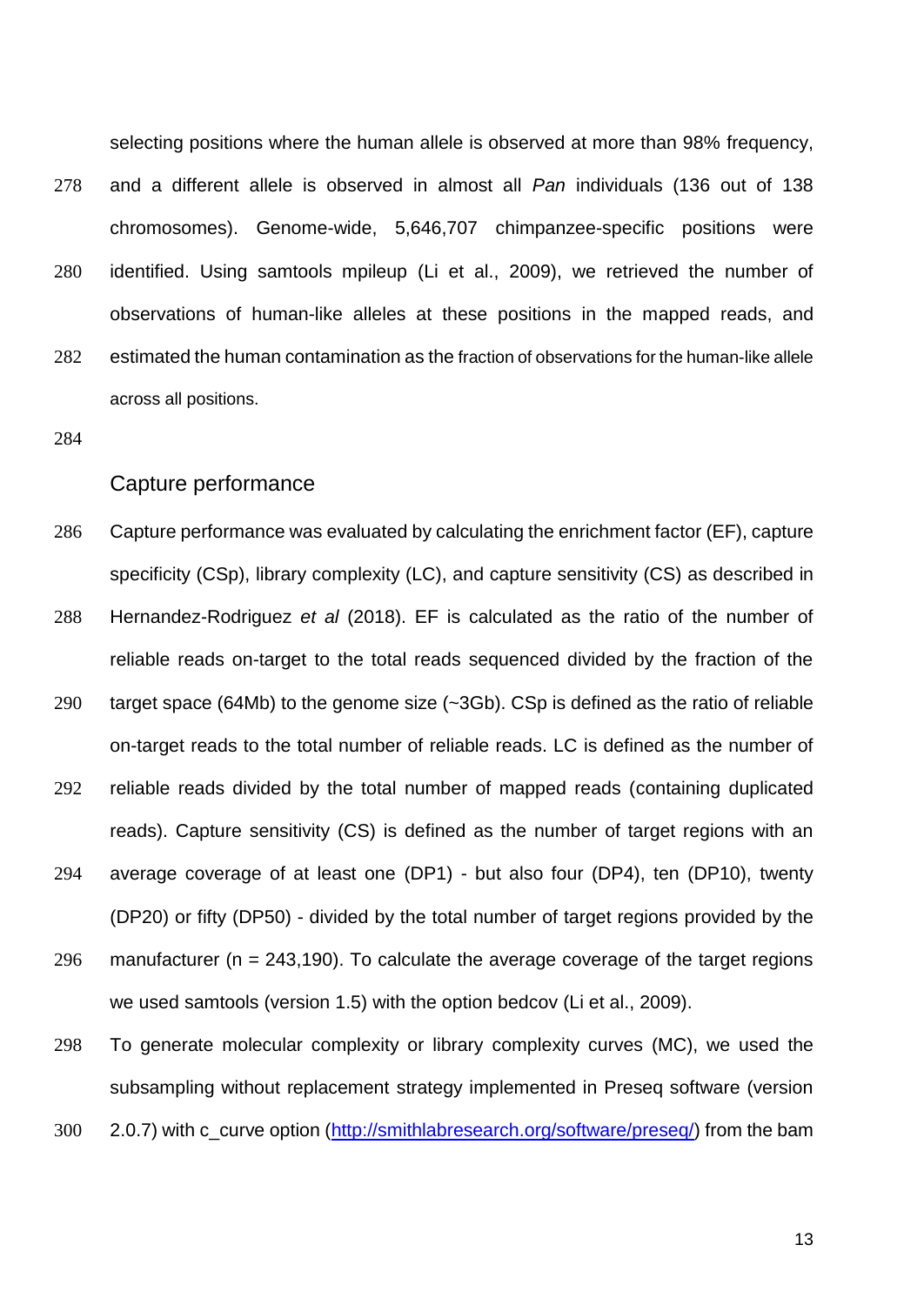files without removing duplicates. MCs were sequentially estimated by adding the 302 production reads, i.e. raw reads produced by sequencing, from additional hybridizations, one at a time until all hybridizations from the same library were merged 304 (schematic representation in Figure S2).

Correlation coefficients among all pairs of study variables were estimated. Spearman's

- $306$  rho (cor.test(, method = "sp") from R stats package) was estimated when comparing two numeric variables. Among two categorical variables we estimated Cramér's V,
- 308 derived from a chi-squared test (chisq.test() from R stats package). When comparing a numeric and categorical variable we took the square root of the R-squared statistic
- 310 derived from a univariate linear model (lm() from R stats package) with a rank normal transformation (rntransform() modified from the GenABEL package to randomly split 312 tied values) on the dependent, numerical values. In addition, univariate and
- multivariate type I hierarchical analysis of variances (ANOVA; anova() from R stats
- 314 package) were performed to estimate the variance explained (or eta-squared) each experimental variable has on performance summary statistics (number of unique
- 316 reads, reliable reads, EF, LC, CS and CSp). We down-sampled libraries to 1,500,000 reads (n=274) to remove production reads as a confounding factor. Each performance
- 318 statistic was rank normal transformed with ties being randomly split to ensure normality of the dependent variable. Univariate analysis focused on the effect that subspecies,

320 geographic sampling site, total DNA concentration, endogenous DNA concentration, percent endogenous DNA, average fragment length, pool, amount of DNA in a 322 hybridization, hybridization and sequencing batch had on each performance statistic. A multivariate model was built to conform with experimental (hierarchical) order, such 324 that each dependent variable (performance summary statistic, CS at DP1) was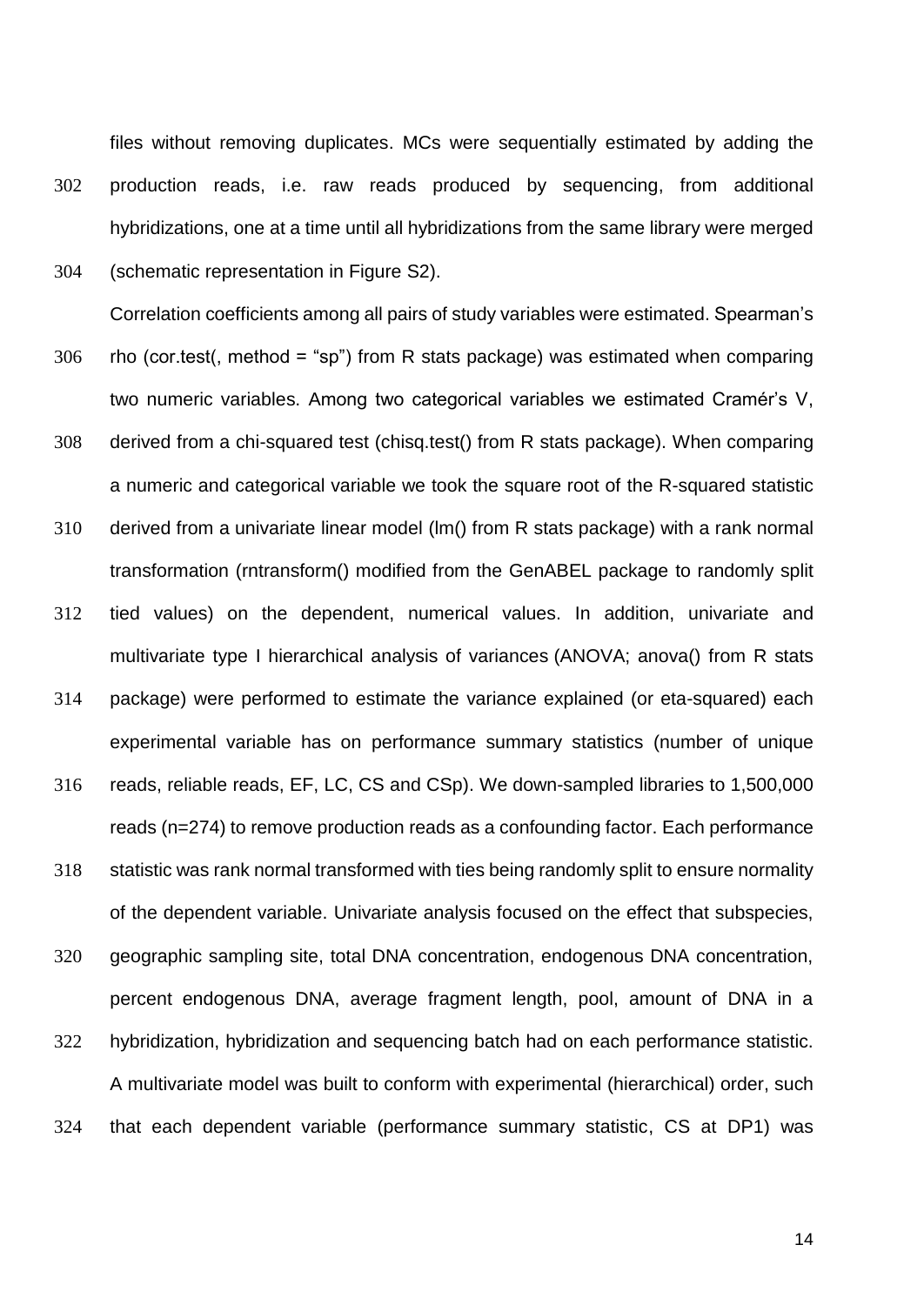explained by  $\sim$  subspecies + site + % eDNA + average fragment size + pool + amount

- $326$  of DNA + hybridization + sequencing batch + error. Again, the variance explained by each independent variable was summarized by computing the eta-square statistic
- 328 derived from the sums of squares for each variable using a type I hierarchical ANOVA. All statistical analyses were performed in R (version 3.5.2) (R Core Team, 2018).

330

### **Results**

332 Sample Description

Samples were collected from 15 different PanAf sites distributed across the entire

- 334 range of chimpanzees in Africa (Figure 1A and Supporting Information Table S1). The 302 screened samples had an average eDNA of 1.49%, ranging from 0 to 47.75%
- 336 (Figure 1B, Supporting Information Figure S1A and Table S1) with 70.2% of the samples below 1% eDNA, according to qPCR estimates (Figure 1C). The average
- 338 fragment length for screened samples was 3,479.94 bp (ranging from 72 to 17,966 bp) (Supporting Information Figure S1B and Table S1).
- 340 We observe variation on the average endogenous content among geographical sites (Figure 1B), and also variation on fragment length among geographical sites
- 342 (Supporting Information Figure S1B). For instance, samples collected in a specific location such as Campo Ma'an (Cameroon) have an average eDNA of 0.02%, an
- 344 extremely low value compared to the average of all sites of 1.49%. On the other hand, some sites such as Ngogo (Uganda) have samples with higher than average eDNA
- 346 (6.95%) (Supporting Information Table S3). This might be explained by the influence of weather, humidity and temperature on DNA preservation and bacterial growth in the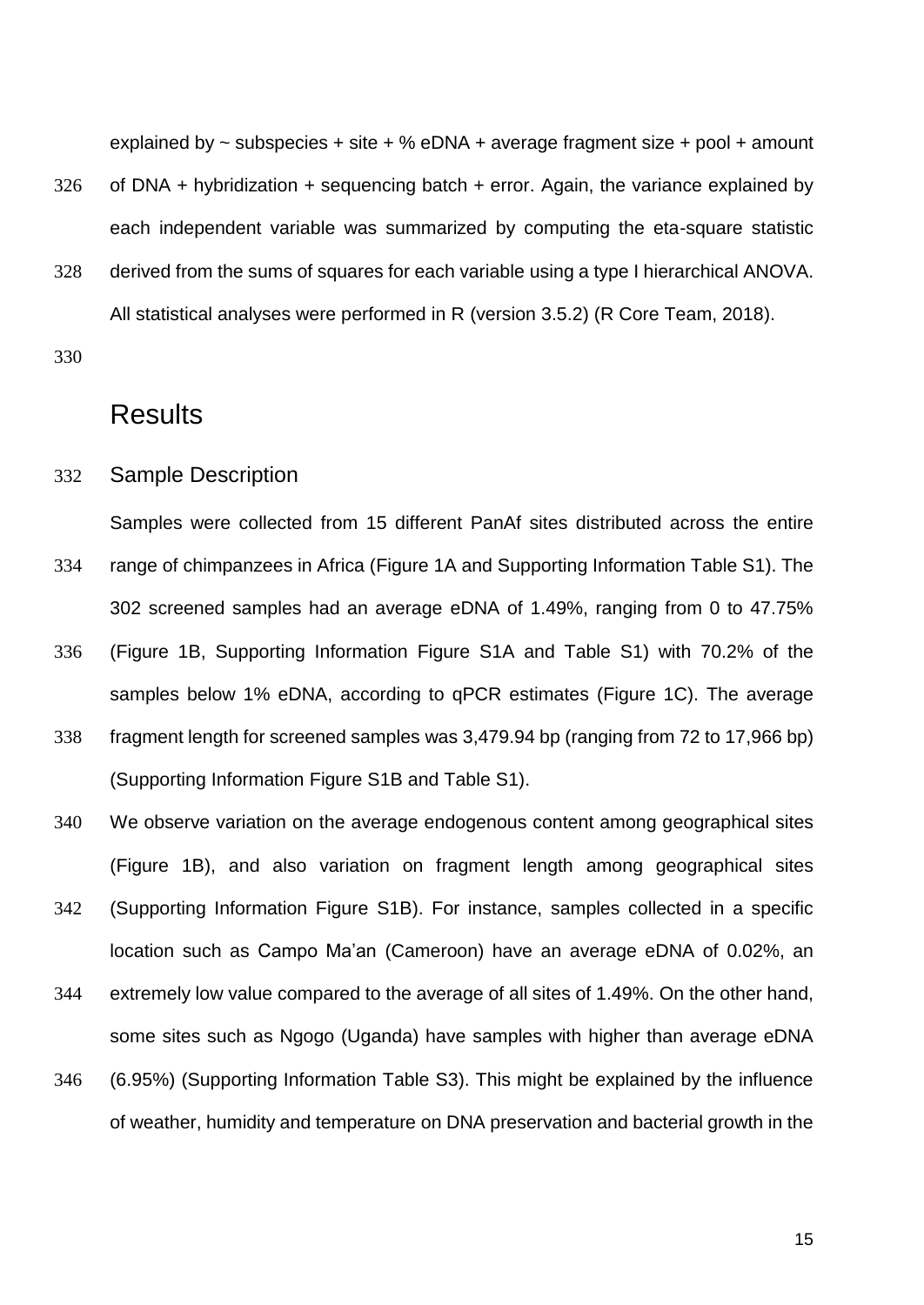- 348 fecal sample before collection as well as a product of sample age and quality of sampling conditions (Brinkman, Schwartz, Person, Pilgrim, & Hundertmark, 2010;
- 350 Goossens et al., 2000; Harestad & Bunnell, 1987; King et al., 2018; Nsubuga et al., 2004; Wedrowicz, Karsa, Mosse, & Hogan, 2013).
- 352 A total of 60 samples with a mean percent endogenous content of 0.58% and range from 0.41% to 0.85%, and with a median human contamination of 0.0875% from all
- 354 four chimpanzee subspecies and 14 geographic sites were carried forward into target capture enrichment experiments (Table S2). After double-inline-barcoded library
- 356 production, the 60 samples were placed into 3 pools with 10, 20 and 30 samples each. Samples were divided into pools based on their percent endogenous content, such
- 358 that those samples with higher levels of percent endogenous content were in P1 with 10 samples (mean = 0.81) and those with the smallest were in P3 with 30 samples
- $360$  (mean = 0.49; P2 mean = 0.69) (Figure 3A). As such the percent endogenous DNA is highly structured among the three pools, explaining 81% of the variation in eDNA
- $362$  (univariate linear model using rank normal transformed % eDNA; p-value = 2.05x10 91) (Supporting Information Figure S4A).

#### 364 Read Summary Statistics and Capture Performance

As illustrated in Figure 3B across a total of 18 hybridization experiments sequenced 366 we obtained ~1.40 billion reads distributed among 3 pools. Of those, ~1.19 billion were mapped reads (85.19%), with ~203 million reads being considered duplicate-free, 368 reliable reads (14.6%). After removing off-target reads, we obtained a total of ~174 million on-target-reliable reads (12.48%) (Supporting Information Table S4, Supporting 370 Information Figure S3A). However, on average each hybridization experiment yielded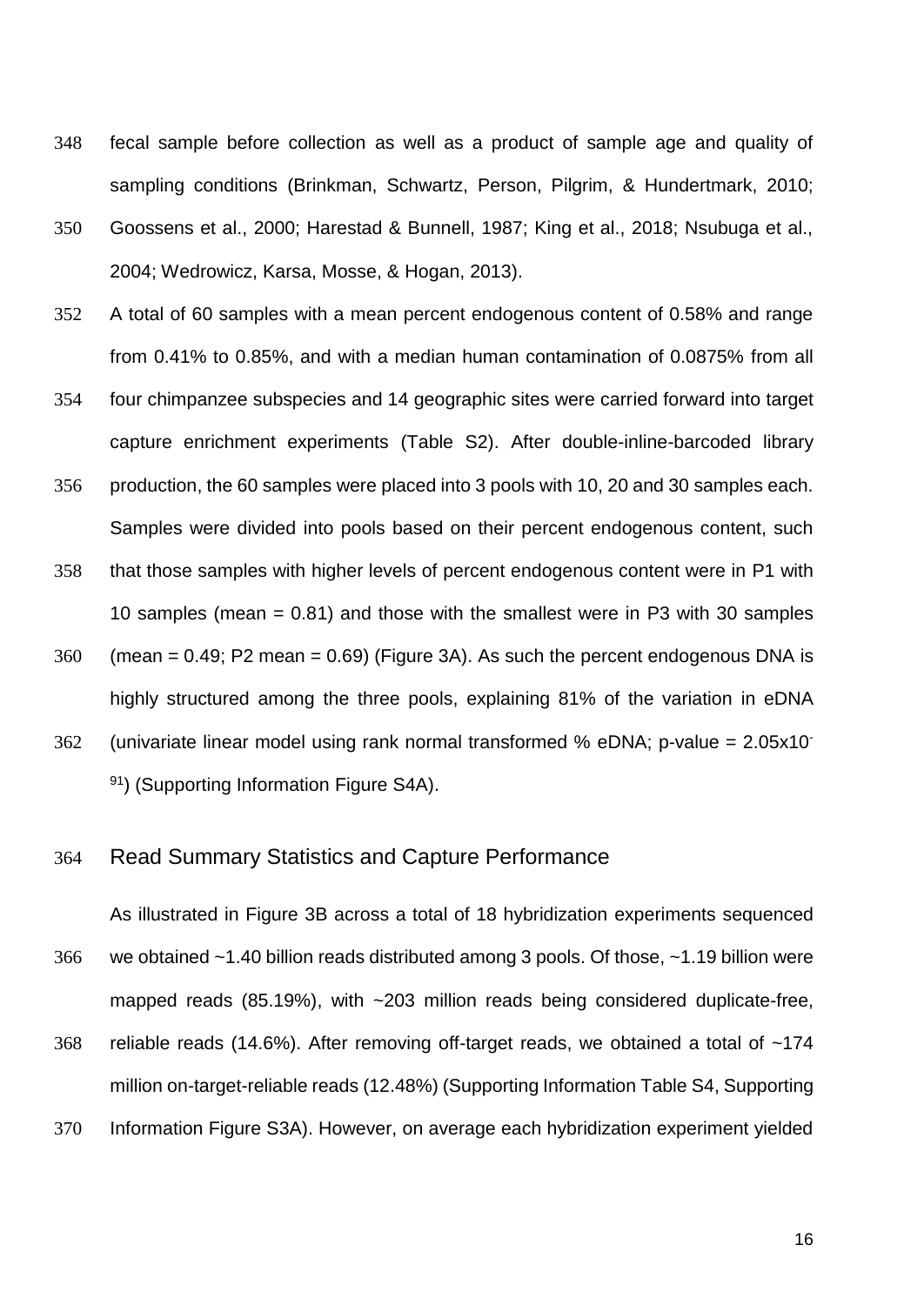an average of 17.35% on-target-reliable reads, with a range of 4.15% in our earliest

- 372 experiments to 34.85% in our later experiments (Supporting information Table S5). The observed high levels of duplicates are a consequence of the low endogenous
- 374 content of the samples and the exhaustion of library complexity during sequencing; we will elaborate on outcome and improvements below.
- 376 The ~1.40 billion reads were not equally distributed among the 3 pools (production reads explained by pools;  $r^2 = 0.41$ , p-value = 3.24x10<sup>-16</sup>) or 18 hybridizations ( $r^2 =$
- 378 0.62, p-value =  $2.59x10^{-30}$ ). In fact, two hybridizations of P1 (P1E1, P1E2) were sequenced to an average depth of 18 million reads, while all other hybridizations had
- 380 an average depth of 3 million reads (Figure 3C). This very deep sequencing, in P1E1 and P1E2, led to a point where the library complexity was exhausted, leading to the 382 sequencing of a high number of PCR duplicates (Supporting Information Figure S3A, S3B and Supporting Information Table S5). We therefore reduced subsequent 384 sequencing efforts, as discussed in section "Optimization of required production reads", for the remaining replicate hybridizations.
- 386 All capture performance summary statistics (Supporting Information Table S4), to the exception of capture specificity (CSp), are strongly correlated with the number of
- 388 production reads acquired (median correlation coefficient  $= 0.422$ , CI  $= 0.03$  to 0.93; Supporting information Figure S4A, Table S6). Given this, and also because of the
- 390 distinct difference in the number of production reads between P1E1 and P1E2 and all other hybridizations we down-sampled all experiments to 1.5 million production reads,
- 392 retaining only those 274 sample/hybridization experiments with 1.5 million production reads, and re-estimated all capture performance summary statistics (Supporting 394 Information Figure S4B, Table S7 and S8). The effect each experimental variable has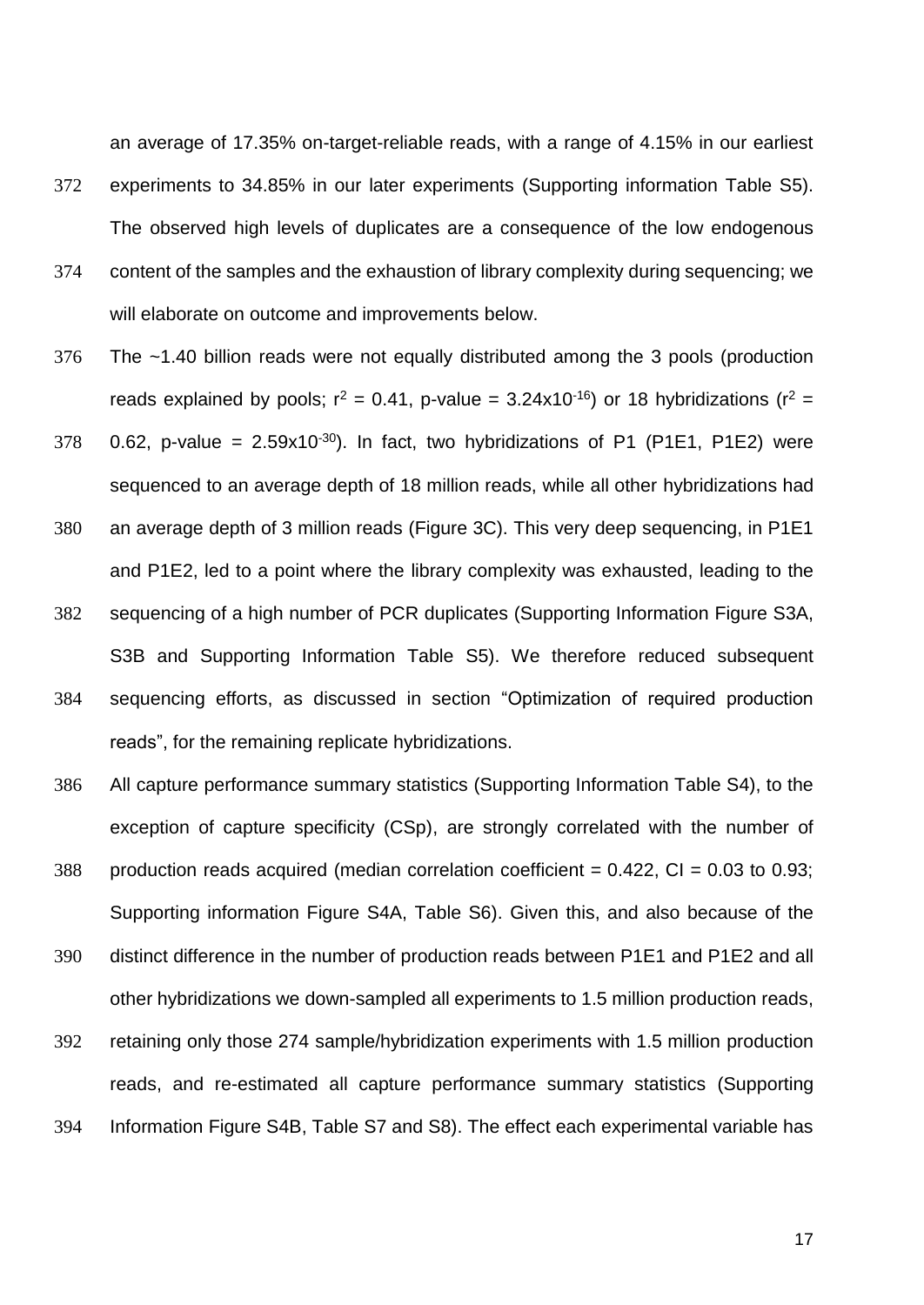on performance was estimated in a univariate linear model after rank normal 396 transforming each summary statistic (Figure 4A). We observed a near uniformity in the variance explained by each experimental variable across each performance statistics. 398 In short, the average, ranked order of variance explained by each explanatory variable are sample (86.50%), hybridization (38.72%), sequencing batch (28.78%), site 400 (20.5%), pool (13%), % endogenous DNA (11%), subspecies (8.85%), starting DNA amount (7.35%), endogenous DNA concentration (5.14%), average fragmentation size 402 (2.12%,), and total DNA concentration (2.07%). Given these observations we may conclude that variation in hybridization and sequencing are crucial to performance. 404 However, sample quality and starting material varies among our hybridizations and sequencing batches. These tendencies can be observed in Figure 5A-C. We account 406 for this in a multivariate linear model followed by a decomposition of the variance in a type I hierarchical analysis of variance (ANOVA). To do so we fit a linear model ordered 408 by experimental choices, as described in materials and methods, to explain Capture Sensitivity (CS) at DP1 which is being used here as an example of capture 410 performance. This model indicates that hybridization explains, on average, an attenuated 17.80% of the variation in performance, followed by percent endogenous

- 412 content (17.11%), site (9.62%), subspecies (9.26%), pool (3.92%) and then the amount of DNA in the hybridization (3.58 %) (Figure 4B). Results for all other performance
- 414 summary statistics mirror those for CS at DP1 and can be seen in Figure S5.

#### Relevance of Equi-Endogenous Pools

416 The observations of Hernandez-Rodriguez et al. and White et al. suggest that pooling libraries by eDNA concentration (in equi-endogenous pools) prior to hybridization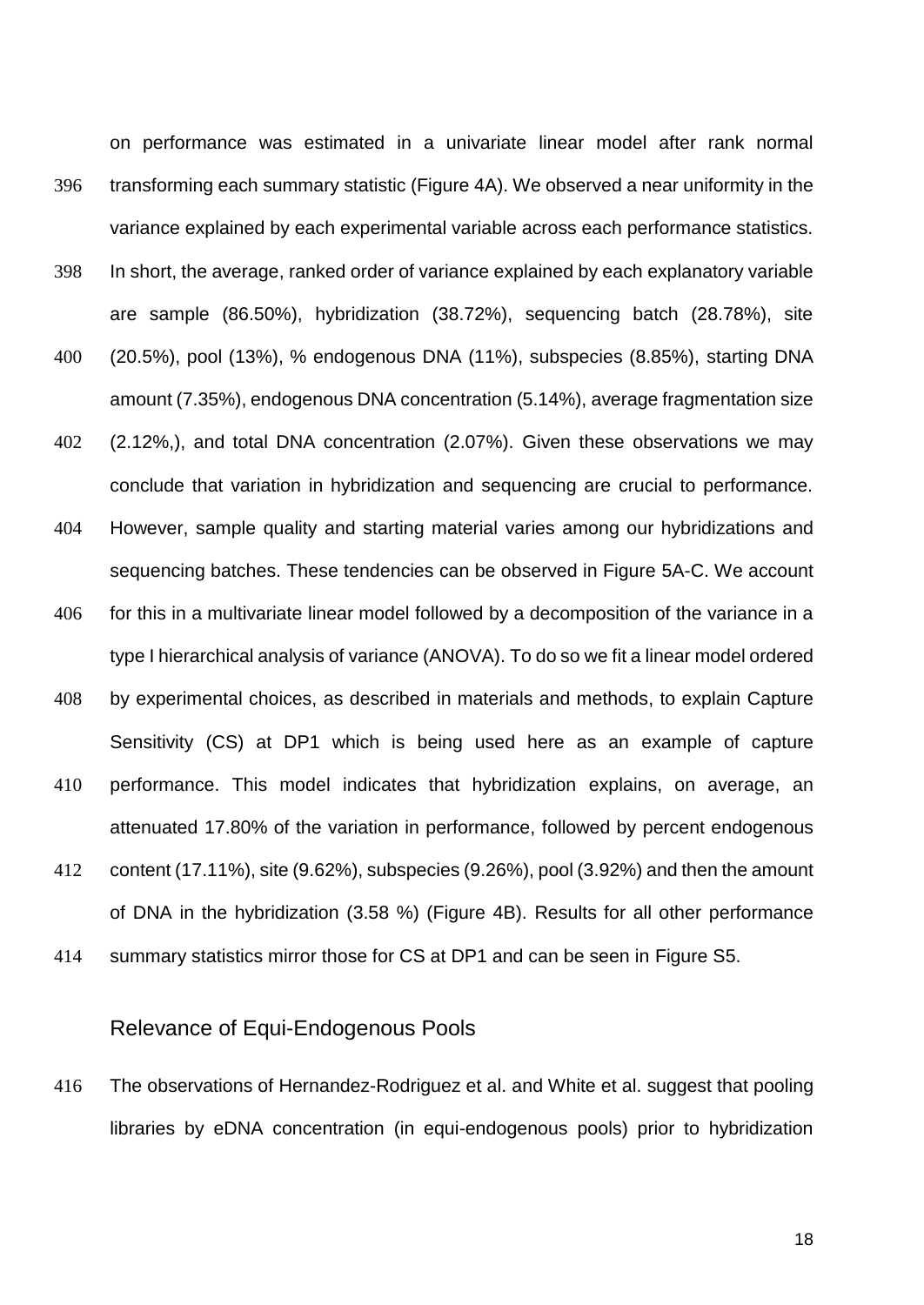- 418 capture should reduce or remove the effect of variation in eDNA across samples on targeted capture sequencing performance. Indeed, eDNA did not have a major
- 420 influence on production reads or on-target reads, although a slightly positive trend can be observed in some hybridizations of P2 (Supporting Information Figure S6). Without
- 422 equi-endogenous pooling, it is expected that samples with higher eDNA would accumulate more on-target reads than other samples with lower eDNA as observed by
- 424 Hernandez-Rodriguez et al. The reason why in P2 we find some outliers might be traced to both pipetting variations and inaccurate endogenous measurements from
- 426 qPCR values due to the presence of inhibitors (Morin et al., 2001). Avoiding outliers is extremely important in limiting variability within a pool. For example, sample N183-5
- 428 accumulated 29.4% of total raw reads in P2, when a value 5% (1/20 of 100%) was expected (Supporting Information Figure S7).

#### 430 Impact of Amount of Starting DNA for Capture on Library Complexity

One major decision when performing capture experiments is the amount of starting 432 DNA in the pool. In twelve hybridizations we used the manufacturer's suggested amount of starting material, 1 µg for each pool. For the last two hybridizations of each 434 pool (a total of six hybridizations) we doubled the starting material, up to 2 µg of pooled libraries (Table 1). With this approach we aimed to test the effect on the final LC when 436 doubling the amount of DNA and to determine how much DNA should be used for fecal capture experiments. We observed an average increase of 2.8-fold in LC for 438 experiments using 2 µg of total DNA in the hybridization relative to those using 1 µg (Supporting Information Figure S3B). However, given that production reads also vary 440 between these two conditions, we down-sampled the data to 1,500,000 reads per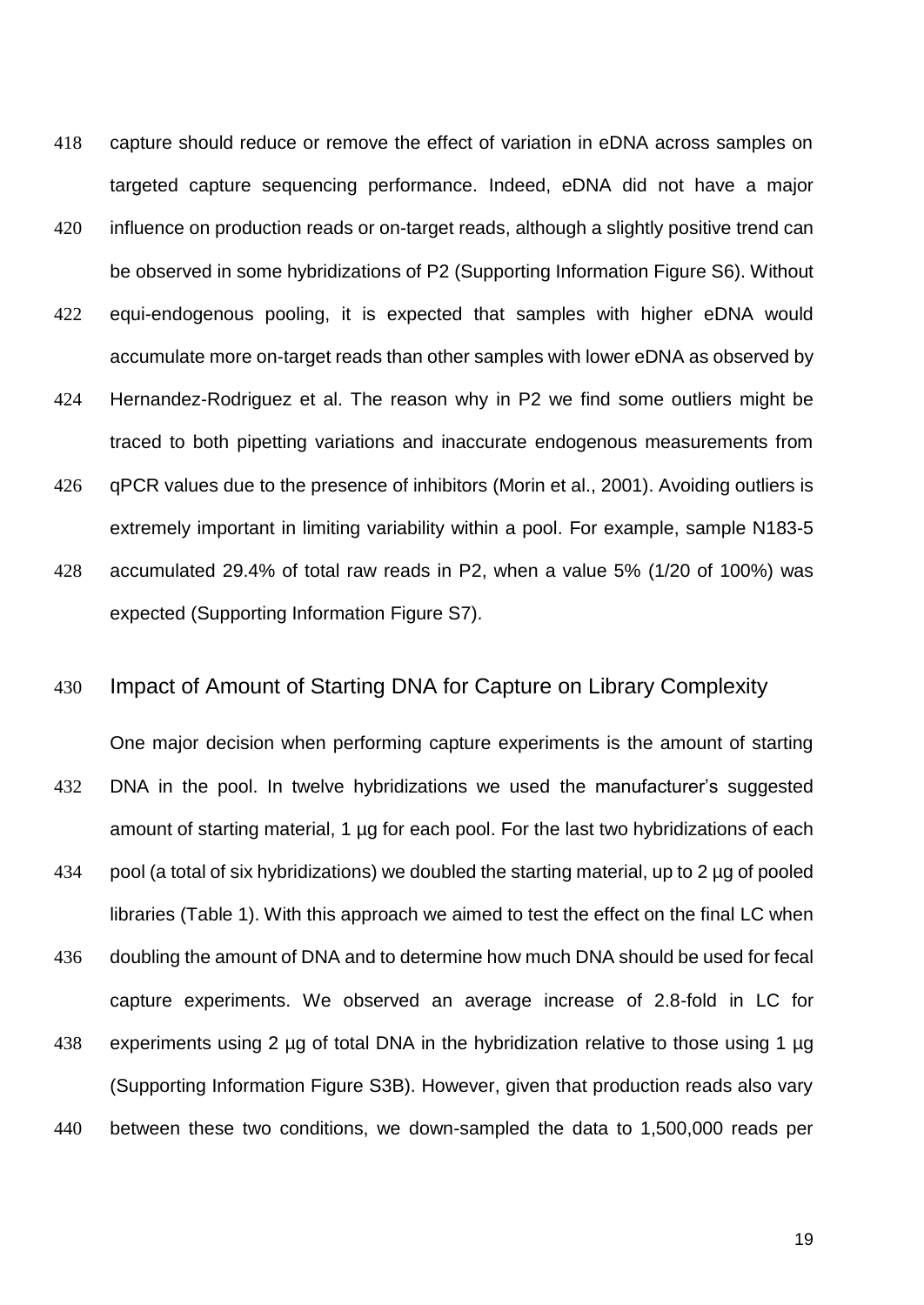library. After this correction we still observed 2-fold higher LC when starting the 442 experiments with 2 µg of total DNA in all pools (Figure 5D).

Molecular complexity, as influenced by the amount total DNA in a hybridization, was 444 further investigated by evaluating the relationship between MC and production reads in a MC curve analysis. The MC curve for each hybridization was obtained by 446 subsampling without replacement their reads. The results supported the conclusion above: increasing the amount of total DNA in the hybridization increased the MC 448 (Supporting Information Figure S8). Therefore, whenever there is sufficient library

available, it is advisable to start with 2 ug rather than 1 ug.

#### 450 Molecular Complexity and Capture Sensitivity

One of the critical aspects to increase coverage is to acquire as many unique on-target 452 reads as possible without exhausting the library's molecular complexity. We applied a subsampling without replacement method to assess how many mapped reads are 454 unique after incrementally adding production reads from replicate hybridizations. In principle, molecular complexity curves that plateau quickly are derived from low 456 complexity libraries, and conversely high complexity libraries may not reach plateau. Thereby the plateau indicates when there are no new unique reads to be sampled or

458 sequenced (see Supporting Information Figure S2 for a schematic representation). We performed the analysis of molecular complexity in libraries belonging to P3 since

460 more hybridization replicates were available (8 in total) for 30 libraries. We found that for the majority of the libraries, performing additional hybridizations increased the

462 number of unique reads retrieved (Supporting Information Figure S9, example library N259-5). However, there were libraries that quickly hit exhaustion where performing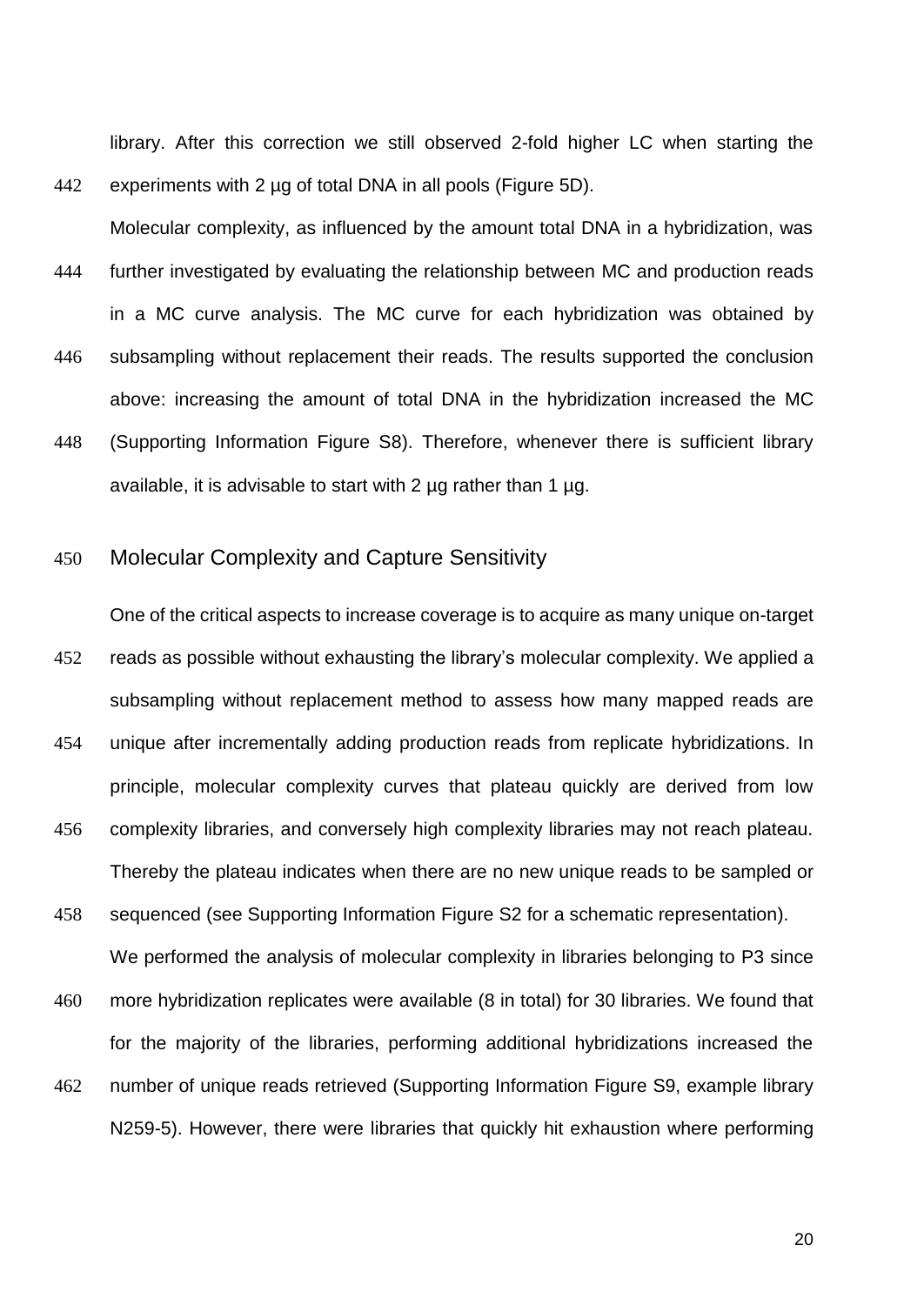- 464 additional hybridizations would add little extra information (Supporting Information Figure S9, example library Kay2-32). Overall, by performing additional hybridizations,
- 466 it was possible to retrieve new unique reads and thus increase the final coverage (Figure 6A), because libraries themselves were not exhausted but merely their 468 hybridization-captured molecules reached exhaustion.

Following the same strategy, we calculated the sensitivity in P1, P2 and P3 (4, 6 and 470 8 replicates respectively). After cumulatively adding data from replicate hybridizations

- we covered 85.57% in P1 (95% CI: 74.78-96.36%), 76.23% in P2 (95% CI: 64.55-
- 472 87.91%) and 79.83% in P3 (95% CI: 74.44-85.22%) on average of the target space, with at least 1 read (Supporting Information Figure S10). Interestingly, no sample
- 474 covered 100% of target space. Looking carefully into this, we observed that precisely the same 3,804 regions (1.54%) were never covered in any replicate hybridizations,
- 476 suggesting that some regions are either difficult to capture (Kong, Lee, Liu, Hirschhorn, & Mandl, 2018) or are too divergent between *Homo* and *Pan* to either capture or map
- 478 these particular sequences (Supporting Information Figure S11).

For deeper coverage of at least 4 or 10 reads, we still observed a positive progression,

- 480 with each additional hybridization increasing coverage, indicating that additional hybridizations would result in an increase of the proportion of the genome covered at
- 482 these depths as well (Supporting Information Figure S10).

#### Optimization of Required Production Reads

484 Assessing the amount of sequencing needed is one of the major decisions when planning an experiment. As a result of the low eDNA content of most fecal samples, 486 derived libraries can easily reach saturation (i.e., high levels of duplicated reads).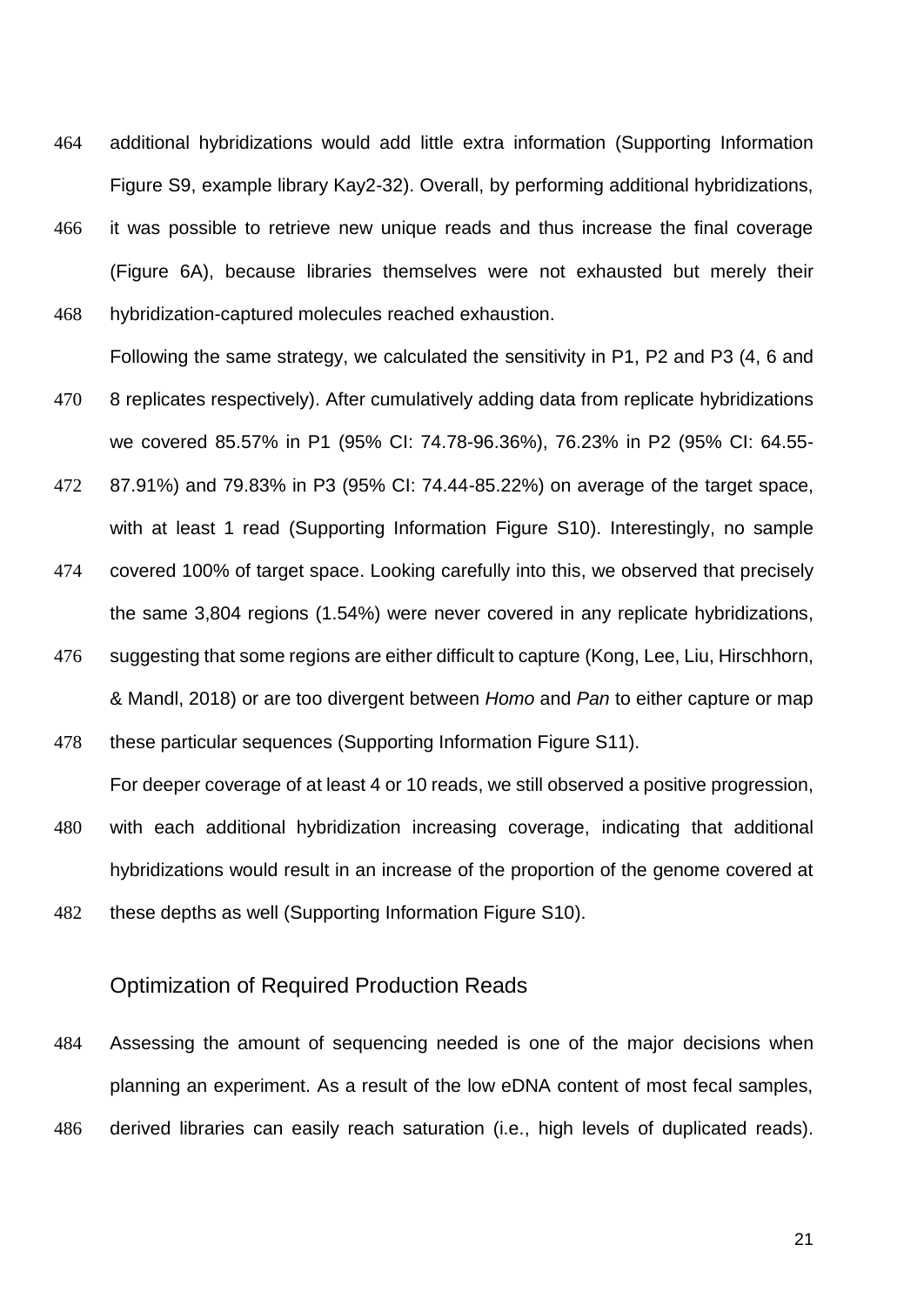Therefore, sequencing depth should be carefully calculated. Without previous 488 knowledge, we sequenced the first 2 hybridizations for P1, the first 4 hybridizations for P2, and the first 6 hybridizations for P3 in three lanes of a HiSeq 4000. For P1 only 490 ~6% and for P2 and P3 only ~13% of production reads were unique reads (Supporting Information Table S5), indicative of high levels of PCR duplicates due to library 492 exhaustion. To avoid over-sequencing in our next experiments, we set an arbitrary threshold to recover approximately 20% of the "informative" data (unique reads) 494 available in a hybridization experiment. Using the data from SeqBatch 1 and 2, we estimated that on average, for samples with less than 1% eDNA, we would sequence 496 at most 2 million mapped reads per library (Figure S12). Given that 80% of reads mapped to the genome in these experiments, we estimated that we would need to 498 sequence at most 2.5 million production reads per library (Supporting Information Table S5).

- 500 To test these estimates, we sequenced the remaining hybridizations (P1E3, P1E4, P2E5, P2E6, P3E7, P3E8) in three-fourths of a HiSeq 4000 lane. The number of
- 502 average production reads obtained were 3.5, 2.0 and 1.5 million for libraries in hybridizations from P1, P2, and P3, respectively. On average ~38% (range: 8.09-
- 504 50.81%) of reads were unique reads in all pools (Supporting Information Figure S13). We note that these values exceeded what we observed in the previous hybridization
- 506 experiments. An outcome we attribute to the increase in starting material  $(2 \mu g)$ , also used in these experiments, as noted above.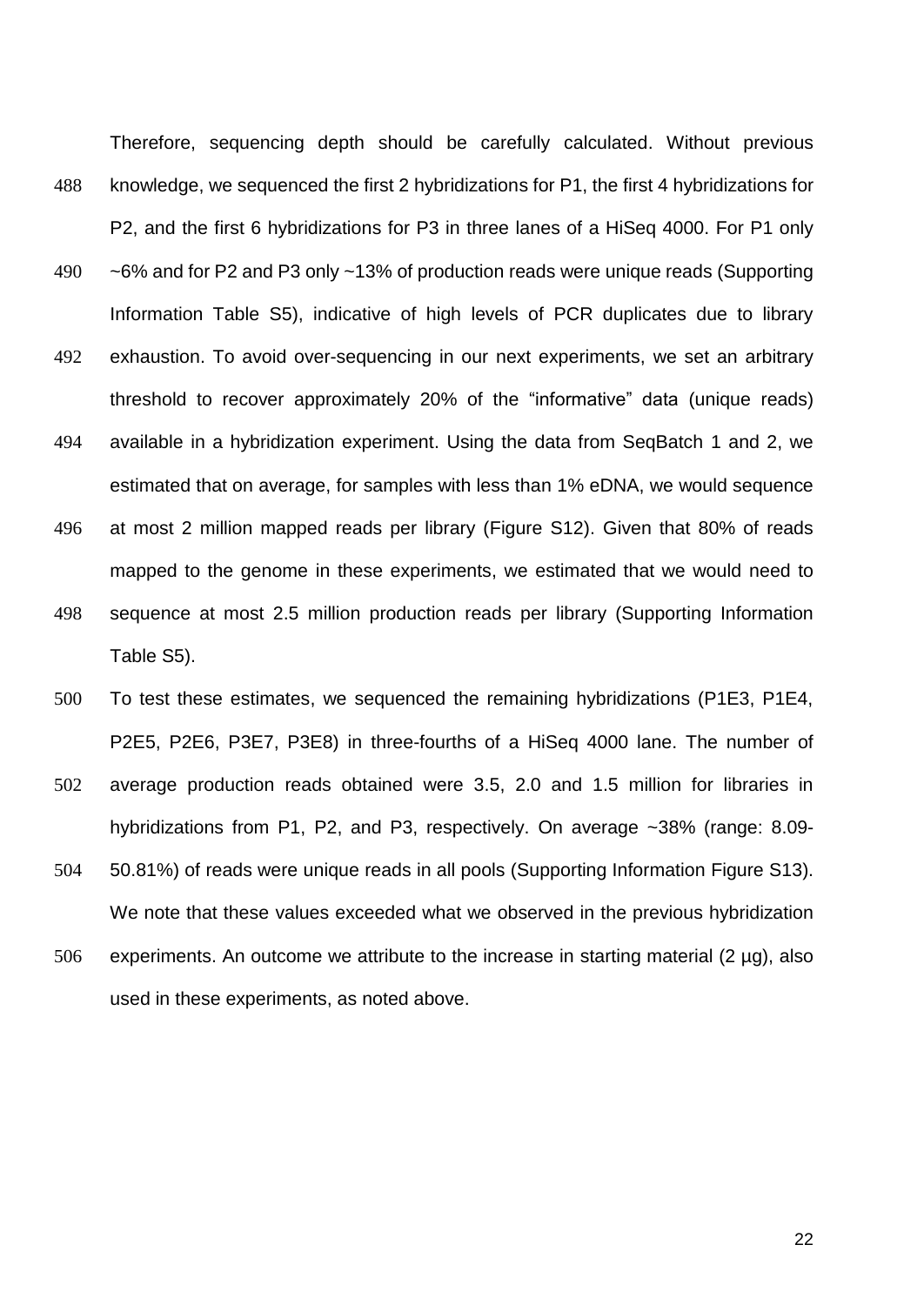508 Pooling Strategy

Choosing how many samples to pool is a difficult decision, since little is known on how

510 the pool size will affect the final molecular complexity. Taking advantage of our pooling strategy (Figure 2), we assessed the effect of size on the average library complexity

- 512 for all samples within each hybridization with a subsampling without replacement strategy.
- 514 When only a single hybridization was performed, a single library within a pool of 10, 20 or 30 would, on average, result in a similar number of unique molecules (Figure 6B, 516 Supporting Information Figure S14). However, there is a tendency for samples in smaller pools (P1) to perform better than those in larger pools. This could be explained 518 by our experimental design, where samples with higher eDNA content are in smaller pools. However, let us address this possibility here. Using CS as an example summary 520 statistic, we observed that CS is higher for pools with smaller numbers of samples in them (Figure 5C). Given median estimates, a pool of 10 libraries (median  $CS = 0.46$ ) 522 had 1.44-fold higher CS than a pool of 20 libraries (median CS = 0.32), and 1.92-fold higher than a pool of 30 libraries (median CS = 0.24). Between a pool of 20 and a pool 524 of 30, the ratio was 1.33-fold (Figure 5C and Supporting Information Figure S15). If we remove the effect of having a variable number of production reads across experiments 526 by down-sampling, this observation still remains (Supporting Information Figure S16). That is, smaller pools do have higher CS estimates, and pools linearly account for 18% 528 of the variation in CS (univariate ANOVA, p-value= $3.47x10^{-12}$  (Figure 4A)). Finally, if we correct for all experimental variables with a multivariate analysis, as done above, 530 we show that 'Pool' only accounts for 4% of the variation in CS (Figure 4B), but the effect of pool size remains significant (multivariate ANOVA, p-value =  $2.7 \times 10^{-4}$ ;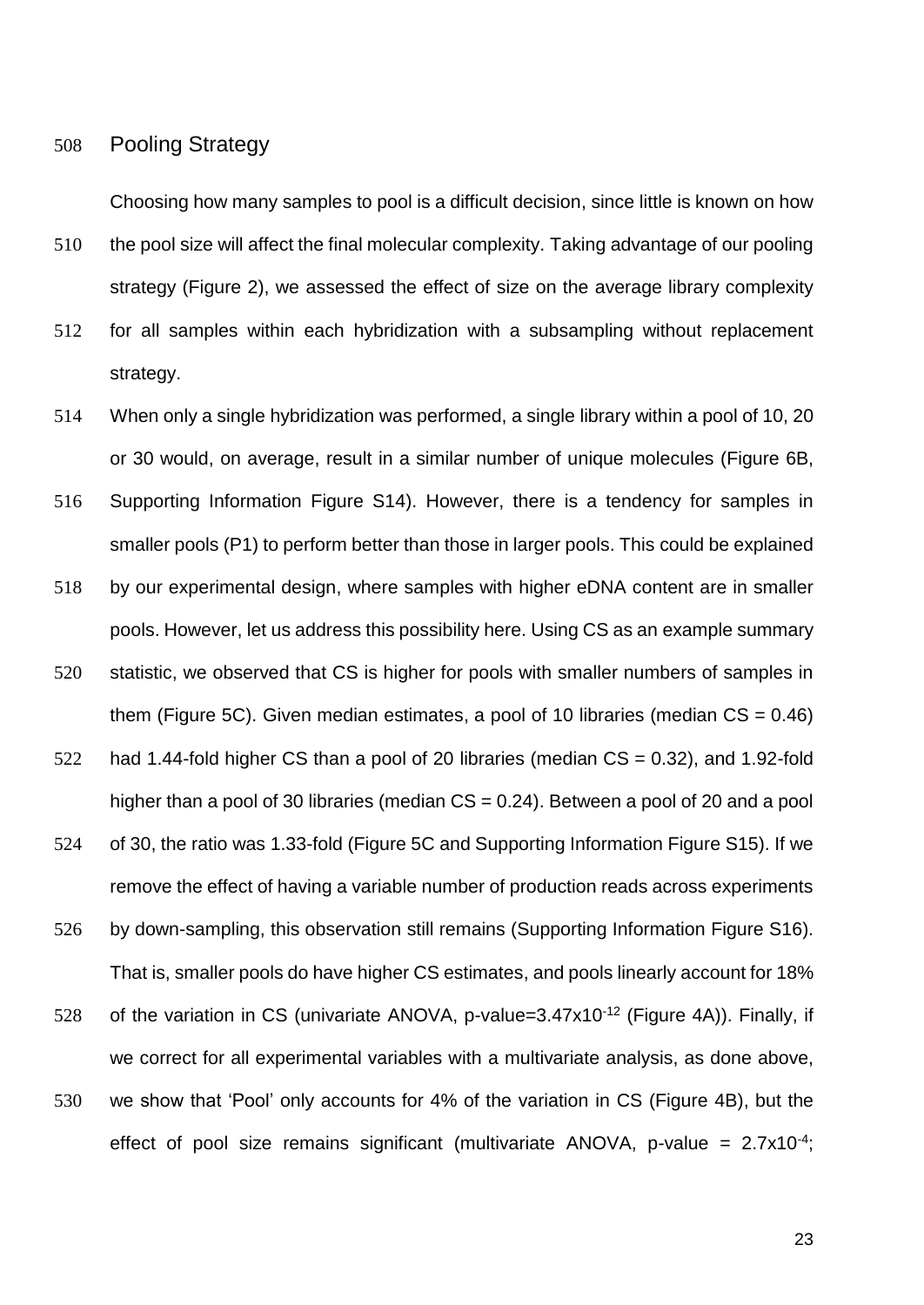- 532 Supporting Information Figure S16). However, this effect on CS attenuates with additional hybridizations (4, 6 and 8, for P1, P2 and P3 respectively) for the same pool
- 534 (Supporting Information Figure S17). Moreover, a similar outcome can be observed when comparing the effect of pool size on LC. After sequentially adding data from
- 536 replicate hybridizations in each pool (see Supporting Information Figure S2 for a schematic representation), we can acquire the same number of unique reliable reads
- 538 (Figure 6C, Supporting Information S16).

# <sup>540</sup> Discussion

Capturing host DNA from fecal samples is a challenging endeavor. Previous work has 542 shown that the retrieval of genomic data from fecal samples by target enrichment methodologies is a feasible and powerful tool for conservation and evolutionary studies 544 (Perry, 2014; Snyder-Mackler et al., 2016). However, obtaining good quality and quantity DNA from fecal samples is not always possible. Because of that, many studies 546 have characterized the technical difficulties of capturing DNA from non-invasive samples and proposed different strategies (Hernandez-Rodriguez et al., 2018; van der 548 Valk et al., 2017; White et al., 2019). Van der Valk et al. (2017) captured the whole mitochondrial genome but no autosomal regions, and describe the biases introduced 550 during capture such as DNA fragment size, jumping PCR and divergence between bait and target species. The study performed by Hernandez-Rodriguez et al. (2018) 552 systematically analyzed the capture performance and library complexity. While they described that pooling different libraries into the same hybridization is feasible, they 554 did not discuss how many of them should be pooled. Also, they concluded that performing multiple libraries from the same extract or even from different extracts from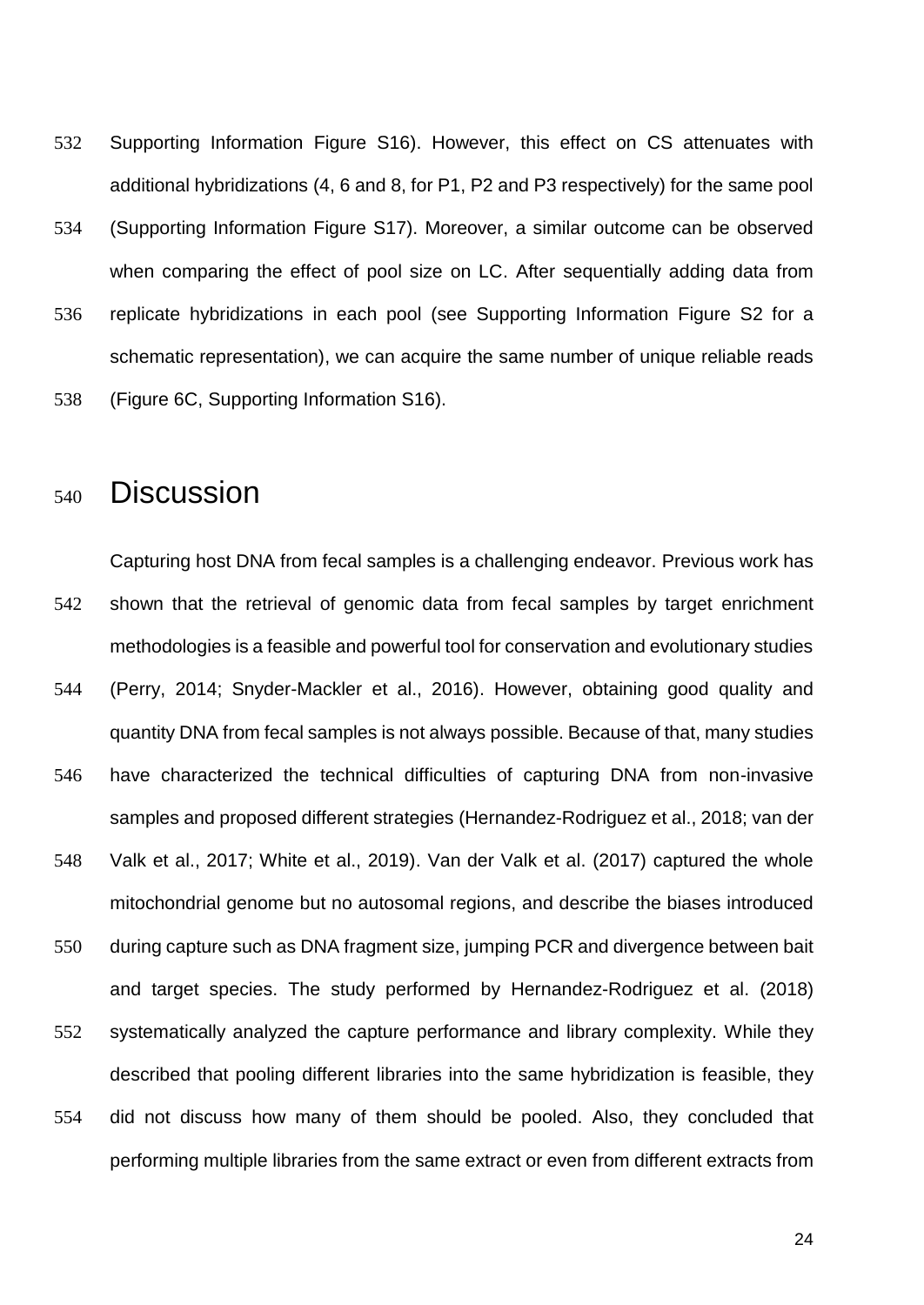- 556 the same sample can increase the final complexity. Finally, they recommended performing two capture rounds for the same library. On the other hand, White et al.
- 558 (2019) suggested to do only one capture round, at least when eDNA is higher than 2- 3%, stressing the importance of pooling libraries as well as taking into consideration

560 the eDNA content, as first proposed by Hernandez-Rodriguez et al.

- The present study addresses these gaps left unexplored by the previous studies. We 562 focused our analysis on a representative set of samples with very low proportions of endogenous content (< 1%) as are often found in the field. After screening 302
- 564 samples, we found that up to 70% of samples are below this threshold, similar to what was already described (White et al., 2019). Hence, if time and economic reasons
- 566 hinder the ability to collect and select the best samples, the only available one(s) might have low eDNA. This may be a common situation when using historical samples,
- 568 aiming for a large sample size, or if an interesting sampling location is particularly challenging in terms of low eDNA (such as Campo Ma'an, Figure 1B).
- 570 For these reasons, it is of utmost importance to characterize ways to maximize the amount of data to be recovered from these types of samples. In this regard, we have
- 572 extensively evaluated how to increase library complexity without doing more extractions or library preparations from the same sample, how many libraries to pool
- 574 together, and how much starting amount of DNA should be used in a capture, as well as the impact of endogenous content for pooling.
- 576 Consistent with previous findings (Hernandez-Rodriguez et al., 2018; White et al., 2019), we determined that assessing the endogenous content of fecal samples and
- 578 pooling them equi-endogenously is a practical way to equally distribute raw reads between samples. Importantly, the correct estimation of the proportion of eDNA is key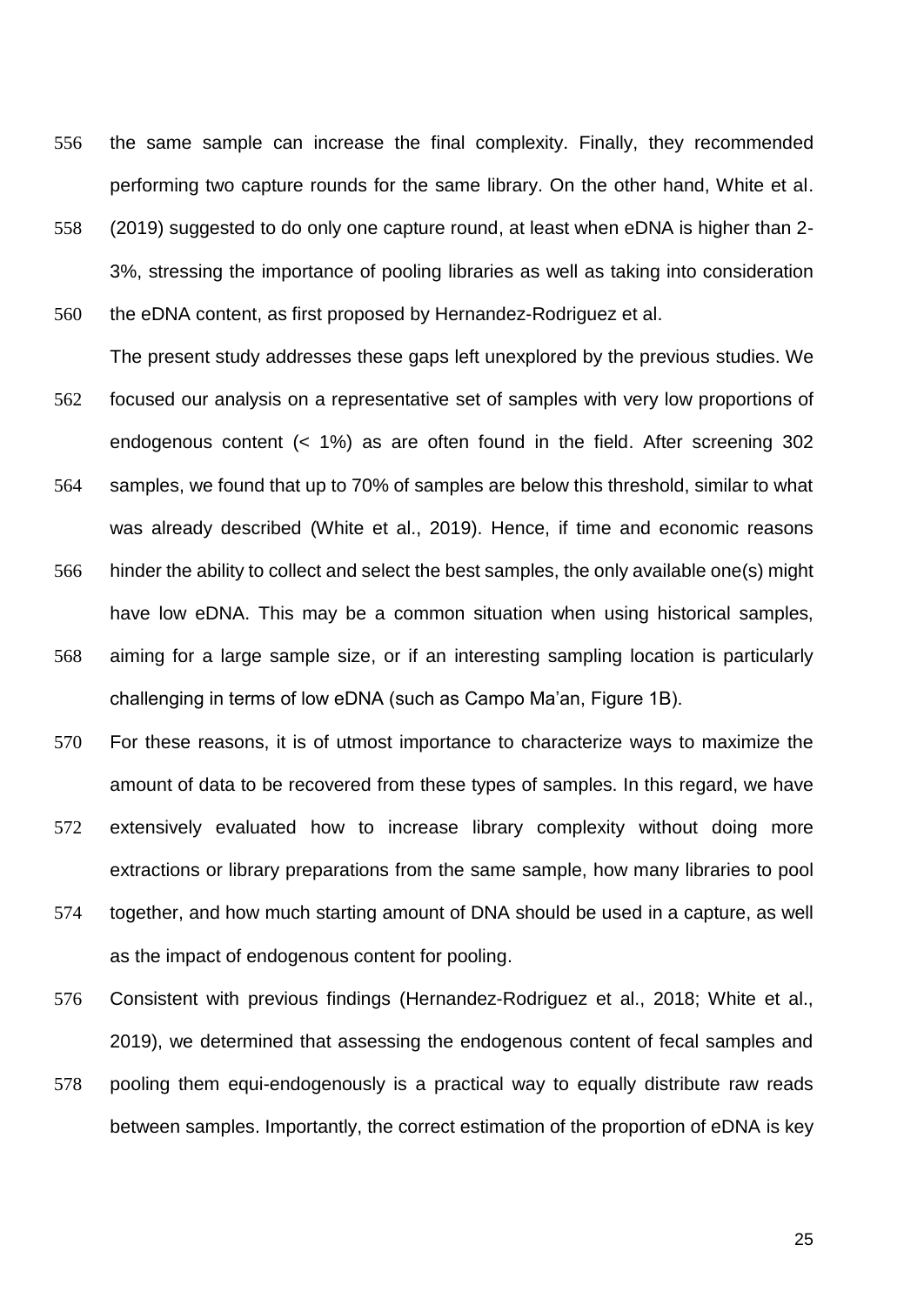- 580 for the success of this method. Thus, we recommend the usage of shotgun sequencing (Hernandez-Rodriguez et al., 2018) rather than qPCR estimates, since the later can 582 easily fluctuate due to the presence of inhibitors (Morin et al., 2001).
- In regard to the performance of target capture sequencing experiments, gaining new 584 unique reads is crucial to reach higher sensitivity, which is a good predictor of capture success. Here, we have established an approach to obtain new unique reads using 586 the same prepared libraries. Since it is mainly during capture experiments when the molecular diversity is reduced, we propose to perform additional hybridizations from 588 the same library so the final coverage can reach higher values. If the library complexity is already very low, the only solution is to re-extract DNA or prepare a new library from

### 590 the same sample (Hernandez-Rodriguez et al., 2018).

We observed a better performance (MC and CS) in small pools, when evaluating initial 592 results derived from the entire dataset. However, after correcting for other variables that differ among pools, the effect is attenuated and can only explain ~4% of the 594 variance, an effect that may be largely negligible for most studies. Moreover, performing additional hybridizations can also compensate for this effect. Therefore, we 596 do not conclude, based on this data, that pool size is a major contributor to performance. However, in cases where libraries have small proportions of eDNA, we 598 would advocate for the reduction of the number of samples per pool so that pipetting volumes may remain larger, and as a consequence variability due to pipetting error

600 may be reduced. Otherwise when the eDNA proportion is not a limiting factor, pooling more libraries together and performing additional hybridizations can be a good 602 strategy.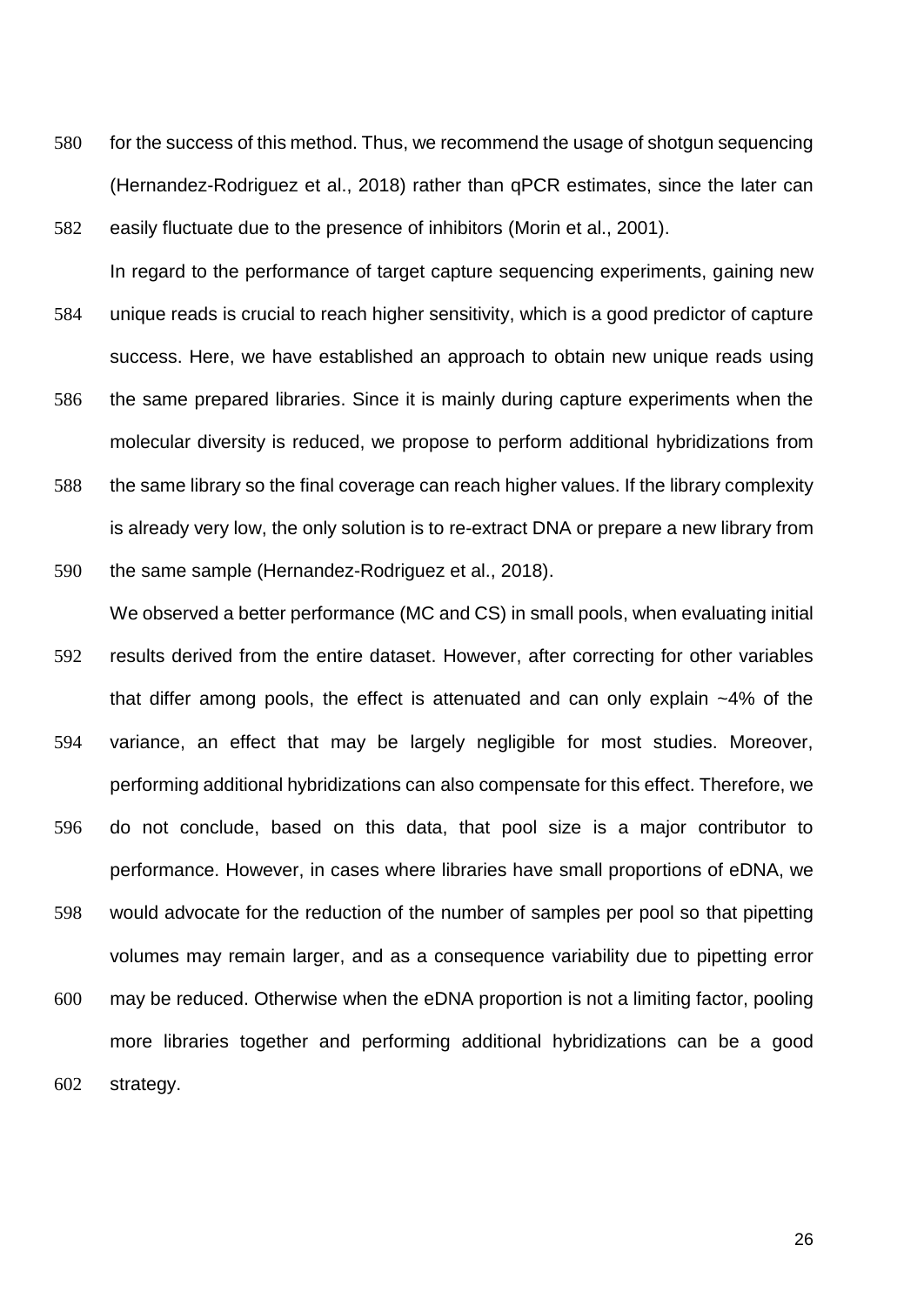It is worth noting that without taking into consideration individual sample quality and 604 the amount of starting material used, one of the most influential variables on the performance of target capture enrichment experiments is the hybridization experiment

- 606 itself. After accounting for all other variables, it still explains 18% of the variation. This is due to the technical complexity and variability inherent to these experiments. Careful
- 608 equipment optimization, material selection, preparation and experience will aid in minimizing this variation, although it is likely to remain a sensitive experiment that
- 610 requires diligence.

Finally, we have illustrated that a sequencing effort of exome-captured fecal samples

- 612 with low eDNA (< 1%) should be set at ~3 million reads per library in a pool to avoid exhausting the molecular complexity. We have benefited from the usage of double-614 barcoded and double-indexed libraries to multiplex many samples in a single sequencing lane. This becomes a great advantage because we can utilize high
- 616 throughput sequencing technologies at a lower price per read. To summarize, when starting a project involving fecal samples, we recommend
- 618 screening your set of samples based on quantity and quality of the DNA extracted. If having related individuals in the study should be avoided, microsatellite genotyping
- 620 could be an option, helping as well to discard samples with high amount of PCR inhibitors. Further selection of samples should be based on the proportion of eDNA;
- 622 we recommend using shotgun sequencing from the prepared libraries. Performing reextractions of the most valuable samples and preparing replicate libraries from each
- 624 extract can help increase the final molecular complexity. As we have shown here, another approach to achieve higher molecular complexity is based on conducting 626 additional hybridizations of the captured libraries, always pooling libraries in an equi-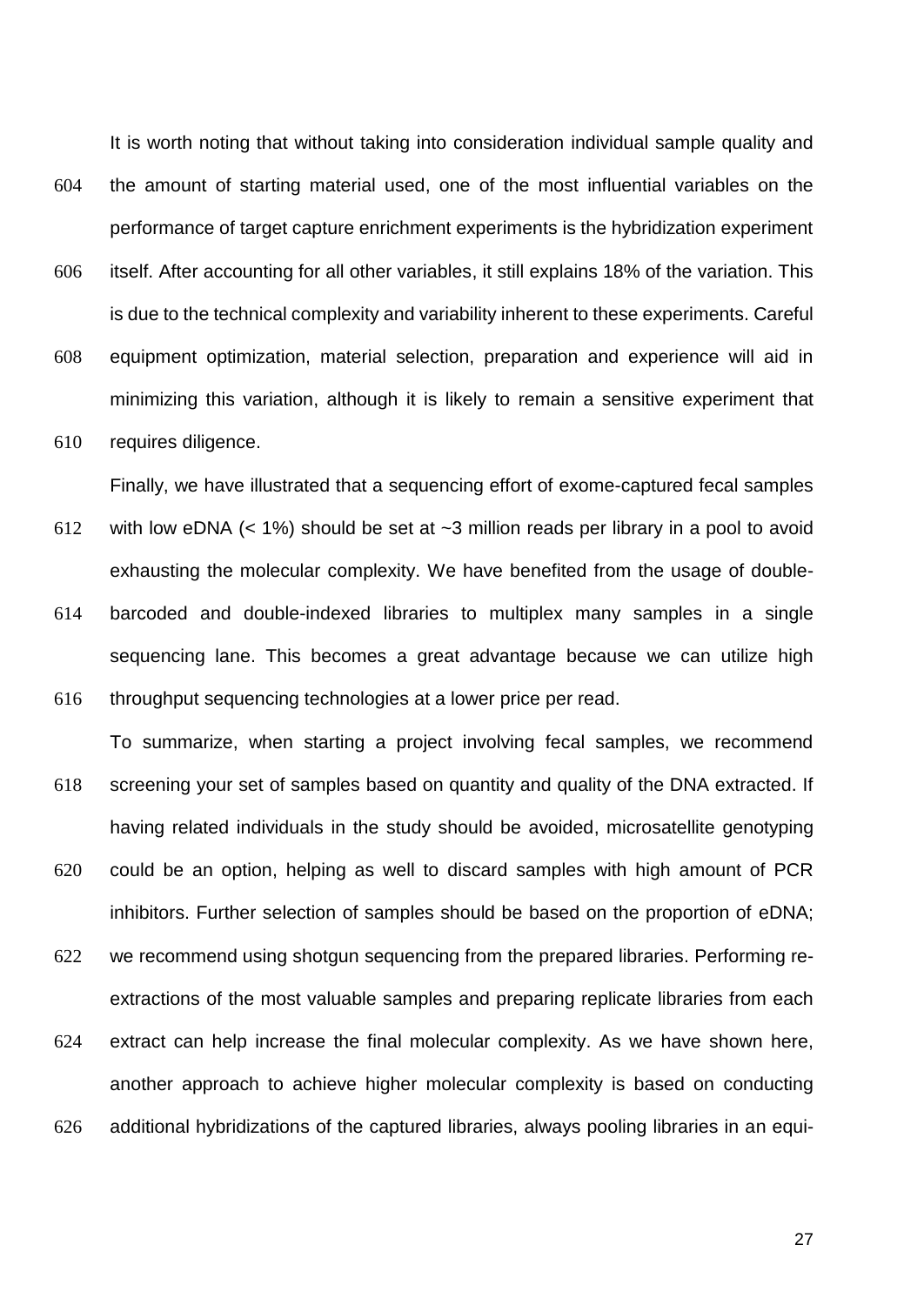endogenous manner, and starting with more library material than the standard protocol

- 628 suggests. Finally, we suggest not sequencing the captured libraries very deeply, since their molecular complexity is already very low and over-sequencing can result in rapidly
- 630 depleting the economic feasibility of the experiment.

In the study presented here we have thoroughly explored approaches to increase the

- 632 molecular diversity and capture sensitivity and hence the final coverage of exome captured fecal samples with extremely low endogenous content in an attempt to help
- 634 laboratories facing the challenges of working with non-invasive samples.

### <sup>636</sup> Acknowledgments

We would like to thank Linda Vigilant, Christophe Boesch and Marco Telford for helpful 638 discussion and Roland Schroeder, Alan Riedel and Katharina Madl, for guidance and assistance in the laboratory. We thank Emmanuel Dilambaka, Devla Dowd, Annemarie

- 640 Goedmakers, Vincent Lapeyre, Vera Leinert, Mizuki Murai, Emmanuelle Normand, Robinson Orume, Alexander Tickle, Els Ton, Joost van Schijndel, Sergio Marrocoli,
- 642 Amelia Meier, Volker Sommer, Martijn Ter Heegde, Nadege Wangue Njomen, Joshua M Linder, Hilde Vanleeuwe, Jean Claude Dengui, Paul Telfer and Yasmin Moebius for
- 644 assistance in field site coordination and sample collection. C.F. is supported by the "La Caixa" doctoral fellowship program. M.A.E. is supported by an FPI (Formación de

646 Personal Investigador) PRE2018-083966 from Ministerio de Ciencia, Universidades e Investigación. The Pan African Programme: The Cultured Chimpanzee (PanAf) is

- 648 generously funded by the Max Planck Society, the Max Planck Society Innovation Fund and the Heinz L. Krekeler Foundation. E.L is supported by CGL2017-82654-P
- 650 (MINECO/FEDER,UE). M.K. is supported by "la Caixa" Foundation (ID 100010434),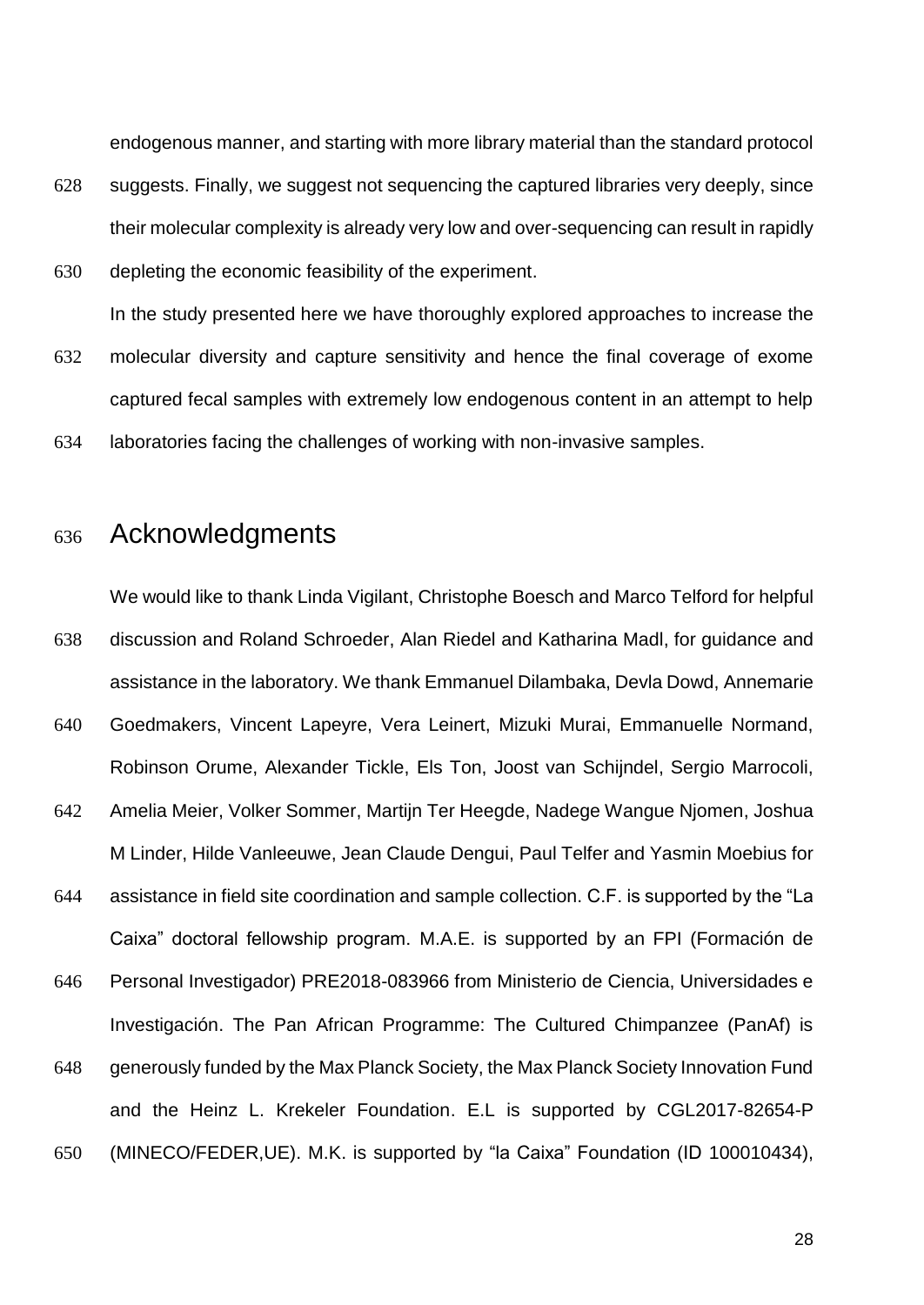fellowship code LCF/BQ/PR19/11700002. T.M.-B is supported by funding from the 652 European Research Council (ERC) under the European Union's Horizon 2020 research and innovation programme (grant agreement No. 864203), BFU2017-86471- 654 P (MINECO/FEDER, UE), "Unidad de Excelencia María de Maeztu", funded by the AEI (CEX2018-000792-M), Howard Hughes International Early Career, Obra Social "La 656 Caixa" and Secretaria d'Universitats i Recerca and CERCA Programme del Departament d'Economia i Coneixement de la Generalitat de Catalunya (GRC 2017 658 SGR 880). We thank the following government agencies for their support in conducting field research in their countries: Ministère de la Recherche Scientifique et de 660 l'Innovation, Cameroon, Ministère des Forêts et de la Faune, Cameroon, Ministère des Eaux et Forêts, Cote d'Ivoire, Ministère de l'Enseignement Supérieur et de la 662 Recherche Scientifique, Cote d'Ivoire, Agence Nationale des Parcs Nationaux, Gabon, Centre National de la Recherche Scientifique (CENAREST), Gabon, Société 664 Equatoriale d'Exploitation Forestière (SEEF), Gabon, Ministère de l'Agriculture de l'Elevage et des Eaux et Forets, Guinea, Instituto da Biodiversidade e das Áreas 666 Protegidas (IBAP), Guinea Bissau, Ministro da Agricultura e Desenvolvimento Rural, Guinea-Bissau, Forestry Development Authority, Liberia, National Park Service, 668 Nigeria, Ministère de l'Economie Forestière, R-Congo, Ministère de le Recherche Scientifique et Technologique, R-Congo, Direction des Eaux, Forêts et Chasses, 670 Senegal,Tanzania Commission for Science and Technology, Tanzania, Tanzania Wildlife Research Institute, Tanzania, Uganda National Council for Science and 672 Technology (UNCST), Uganda, Uganda Wildlife Authority, Uganda, National Forestry Authority, Uganda.

674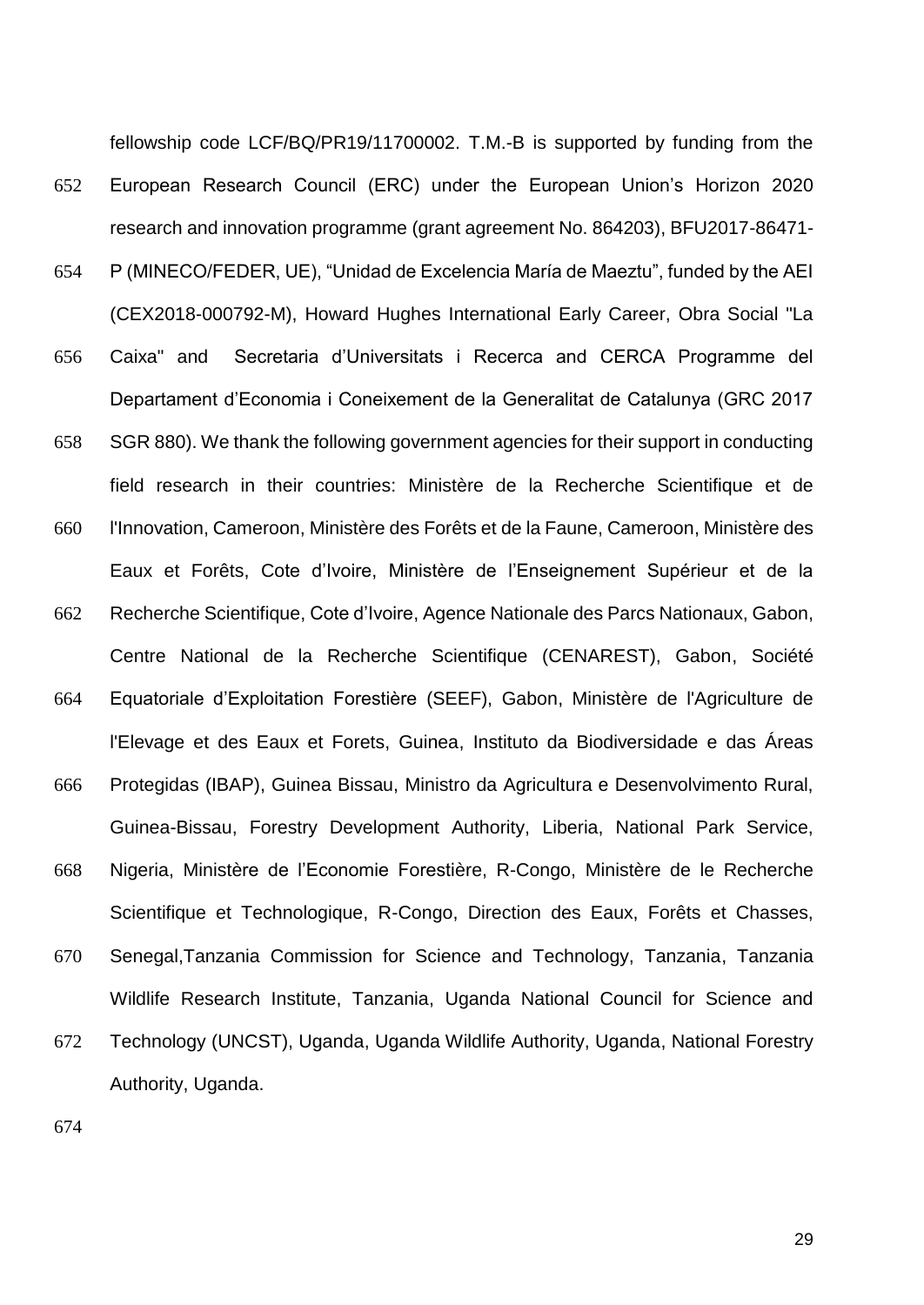### References

676 Arandjelovic, M., Guschanski, K., Schubert, G., Harris, T. R., Thalmann, O., Siedel, H., & Vigilant, L. (2009). Two-step multiplex polymerase chain reaction improves 678 the speed and accuracy of genotyping using DNA from noninvasive and museum samples. *Molecular Ecology Resources*, *9*(1), 28–36. doi: 680 10.1111/j.1755-0998.2008.02387.x Arandjelovic, M., Head, J., Rabanal, L. I., Schubert, G., Mettke, E., Boesch, C., … 682 Vigilant, L. (2011). Non-invasive genetic monitoring of wild central chimpanzees. *PLoS ONE*, *6*(3), e14761. doi: 10.1371/journal.pone.0014761 684 Auton, A., Abecasis, G. R., Altshuler, D. M., Durbin, R. M., Bentley, D. R., Chakravarti, A., … Schloss, J. A. (2015). A global reference for human genetic 686 variation. *Nature*, Vol. 526, pp. 68–74. doi: 10.1038/nature15393 Bolger, A. M., Lohse, M., & Usadel, B. (2014). Trimmomatic: A flexible trimmer for 688 Illumina sequence data. *Bioinformatics*, *30*(15), 2114–2120. doi: 10.1093/bioinformatics/btu170 690 Brinkman, T. J., Schwartz, M. K., Person, D. K., Pilgrim, K. L., & Hundertmark, K. J. (2010). Effects of time and rainfall on PCR success using DNA extracted from 692 deer fecal pellets. *Conservation Genetics*, *11*(4), 1547–1552. doi: 10.1007/s10592-009-9928-7 694 Carøe, C., Gopalakrishnan, S., Vinner, L., Mak, S. S. T., Sinding, M. H. S., Samaniego, J. A., … Gilbert, M. T. P. (2018). Single-tube library preparation for 696 degraded DNA. *Methods in Ecology and Evolution*, *9*(2), 410–419. doi: 10.1111/2041-210X.12871 698 Carpenter, M. L., Buenrostro, J. D., Valdiosera, C., Schroeder, H., Allentoft, M. E., Sikora, M., … Bustamante, C. D. (2013). Pulling out the 1%: Whole-Genome 700 capture for the targeted enrichment of ancient dna sequencing libraries. *American Journal of Human Genetics*, *93*(5), 852–864. doi: 702 10.1016/j.ajhg.2013.10.002 Csilléry, K., Johnson, T., Beraldi, D., Clutton-Brock, T., Coltman, D., Hansson, B., … 704 Pemberton, J. M. (2006). Performance of marker-based relatedness estimators in natural populations of outbred vertebrates. *Genetics*, *173*(4), 2091–2101. doi: 706 10.1534/genetics.106.057331 De Barba, M., Waits, L. P., Genovesi, P., Randi, E., Chirichella, R., & Cetto, E. 708 (2010). Comparing opportunistic and systematic sampling methods for noninvasive genetic monitoring of a small translocated brown bear population. 710 *Journal of Applied Ecology*, *47*(1), 172–181. doi: 10.1111/j.1365- 2664.2009.01752.x 712 De Manuel, M., Kuhlwilm, M., Frandsen, P., Sousa, V. C., Desai, T., Prado-Martinez, J., … Marques-Bonet, T. (2016). Chimpanzee genomic diversity reveals ancient 714 admixture with bonobos. *Science*, *354*(6311), 477–481. doi: 10.1126/science.aag2602 716 Ferreira, C. M., Sabino-Marques, H., Barbosa, S., Costa, P., Encarnação, C., Alpizar-Jara, R., … Alves, P. C. (2018). Genetic non-invasive sampling (gNIS) as a cost-718 effective tool for monitoring elusive small mammals. *European Journal of Wildlife Research*, *64*(4). doi: 10.1007/s10344-018-1188-8 720 Fickel, J., Lieckfeldt, D., Ratanakorn, P., & Pitra, C. (2007). Distribution of haplotypes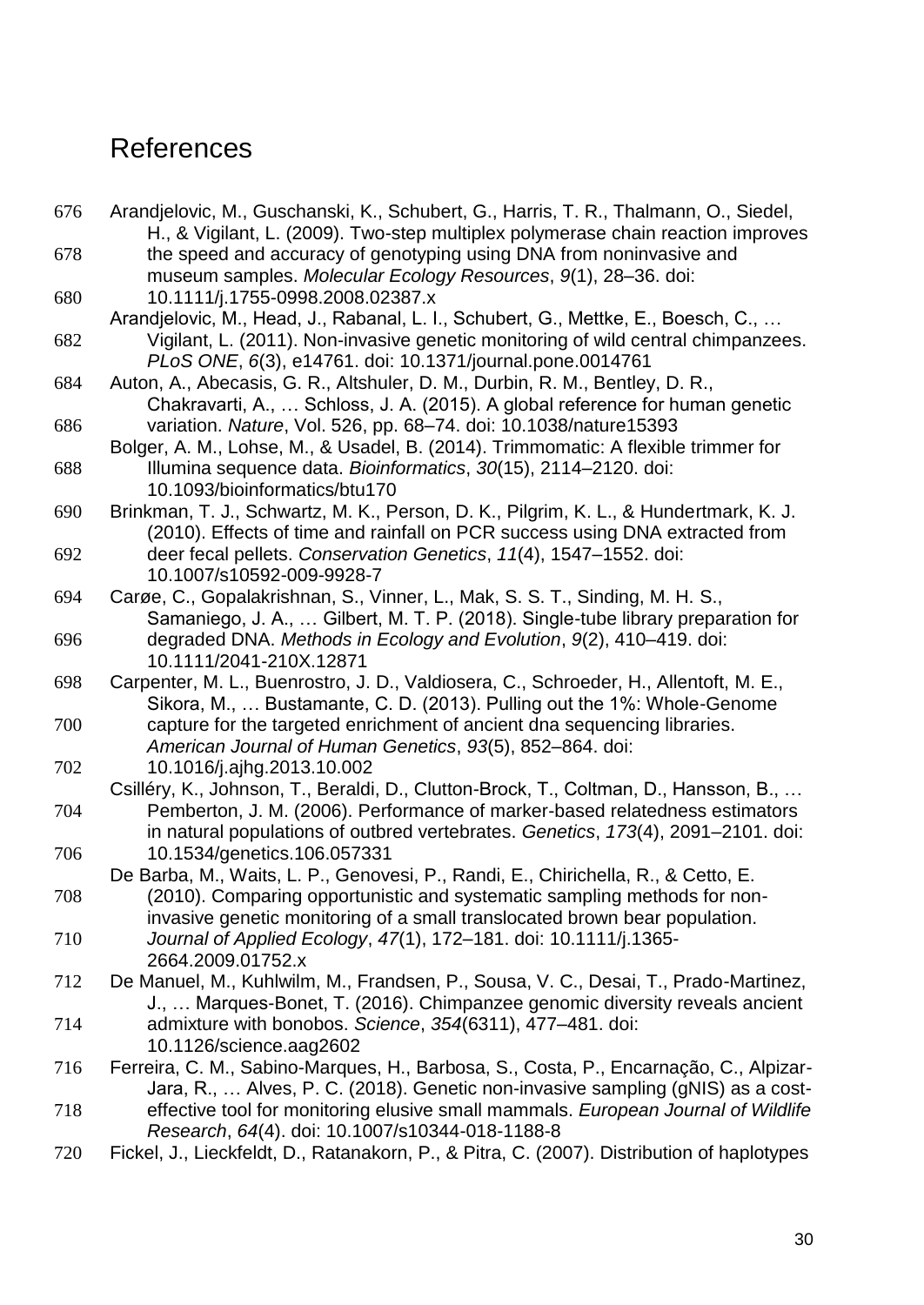| 722 | and microsatellite alleles among Asian elephants (Elephas maximus) in<br>Thailand. European Journal of Wildlife Research, 53(4), 298-303. doi:                                                                                                   |
|-----|--------------------------------------------------------------------------------------------------------------------------------------------------------------------------------------------------------------------------------------------------|
| 724 | 10.1007/s10344-007-0099-x<br>Fischer, A., Wiebe, V., Pääbo, S., & Przeworski, M. (2004). Evidence for a Complex<br>Demographic History of Chimpanzees. Molecular Biology and Evolution, 21(5),                                                   |
| 726 | 799-808. doi: 10.1093/molbev/msh083                                                                                                                                                                                                              |
| 728 | Goossens, B., Chikhi, L., Utami, S. S., De Ruiter, J., & Bruford, M. W. (2000). A multi-<br>samples, multi-extracts approach for microsatellite analysis of faecal samples in<br>an arboreal ape. Conservation Genetics, 1(2), 157-162. doi:     |
| 730 | 10.1023/A:1026535006318                                                                                                                                                                                                                          |
| 732 | Gordon, D., Huddleston, J., Chaisson, M. J. P., Hill, C. M., Kronenberg, Z. N.,<br>Munson, K. M.,  Eichler, E. E. (2016). Long-read sequence assembly of the<br>gorilla genome. Science, 352(6281), aae0344. doi: 10.1126/science.aae0344        |
| 734 | Harestad, A. S., & Bunnell, F. L. (1987). Persistence of Black-Tailed Deer Fecal<br>Pellets in Coastal Habitats. The Journal of Wildlife Management, 51(1), 33. doi:                                                                             |
| 736 | 10.2307/3801624<br>Hernandez-Rodriguez, J., Arandjelovic, M., Lester, J., de Filippo, C., Weihmann, A.,                                                                                                                                          |
| 738 | Meyer, M.,  Marques-Bonet, T. (2018). The impact of endogenous content,<br>replicates and pooling on genome capture from faecal samples. Molecular                                                                                               |
| 740 | Ecology Resources, 18(2), 319-333. doi: 10.1111/1755-0998.12728                                                                                                                                                                                  |
| 742 | Hicks, A. L., Lee, K. J., Couto-Rodriguez, M., Patel, J., Sinha, R., Guo, C.,<br>Williams, B. L. (2018). Gut microbiomes of wild great apes fluctuate seasonally<br>in response to diet. Nature Communications, 9(1), 1786. doi: 10.1038/s41467- |
| 744 | 018-04204-w                                                                                                                                                                                                                                      |
| 746 | Inoue, E., Akomo-Okoue, E. F., Ando, C., Iwata, Y., Judai, M., Fujita, S.,<br>Yamagiwa, J. (2013). Male genetic structure and paternity in western lowland<br>gorillas (Gorilla gorilla gorilla). American Journal of Physical Anthropology,     |
| 748 | 151(4), 583-588. doi: 10.1002/ajpa.22312                                                                                                                                                                                                         |
| 750 | King, S. R. B., Schoenecker, K. A., Fike, J. A., & Oyler-McCance, S. J. (2018). Long-<br>term persistence of horse fecal DNA in the environment makes equids                                                                                     |
| 752 | particularly good candidates for noninvasive sampling. Ecology and Evolution,<br>8(8), 4053-4064. doi: 10.1002/ece3.3956                                                                                                                         |
|     | Kircher, M., Sawyer, S., & Meyer, M. (2012). Double indexing overcomes                                                                                                                                                                           |
| 754 | inaccuracies in multiplex sequencing on the Illumina platform. Nucleic Acids<br>Research, 40(1), 1-8. doi: 10.1093/nar/gkr771                                                                                                                    |
| 756 | Kong, S. W., Lee, I. H., Liu, X., Hirschhorn, J. N., & Mandl, K. D. (2018). Measuring<br>coverage and accuracy of whole-exome sequencing in clinical context. Genetics                                                                           |
| 758 | in Medicine, 20(12), 1617-1626. doi: 10.1038/gim.2018.51                                                                                                                                                                                         |
|     | Kühl, H. S., Boesch, C., Kulik, L., Haas, F., Arandjelovic, M., Dieguez, P.,  Kalan,                                                                                                                                                             |
| 760 | A. K. (2019). Human impact erodes chimpanzee behavioral diversity. Science<br>(New York, N.Y.), 363(6434), 1453-1455. doi: 10.1126/science.aau4532                                                                                               |
| 762 | Li, H., & Durbin, R. (2009). Fast and accurate short read alignment with Burrows-<br>Wheeler transform. Bioinformatics, 25(14), 1754-1760. doi:                                                                                                  |
| 764 | 10.1093/bioinformatics/btp324                                                                                                                                                                                                                    |
| 766 | Li, H., Handsaker, B., Wysoker, A., Fennell, T., Ruan, J., Homer, N.,  Durbin, R.<br>(2009). The Sequence Alignment/Map format and SAMtools. Bioinformatics,<br>25(16), 2078-2079. doi: 10.1093/bioinformatics/btp352                            |
| 768 | Locke, D. P., Hillier, L. W., Warren, W. C., Worley, K. C., Nazareth, L. V., Muzny, D.                                                                                                                                                           |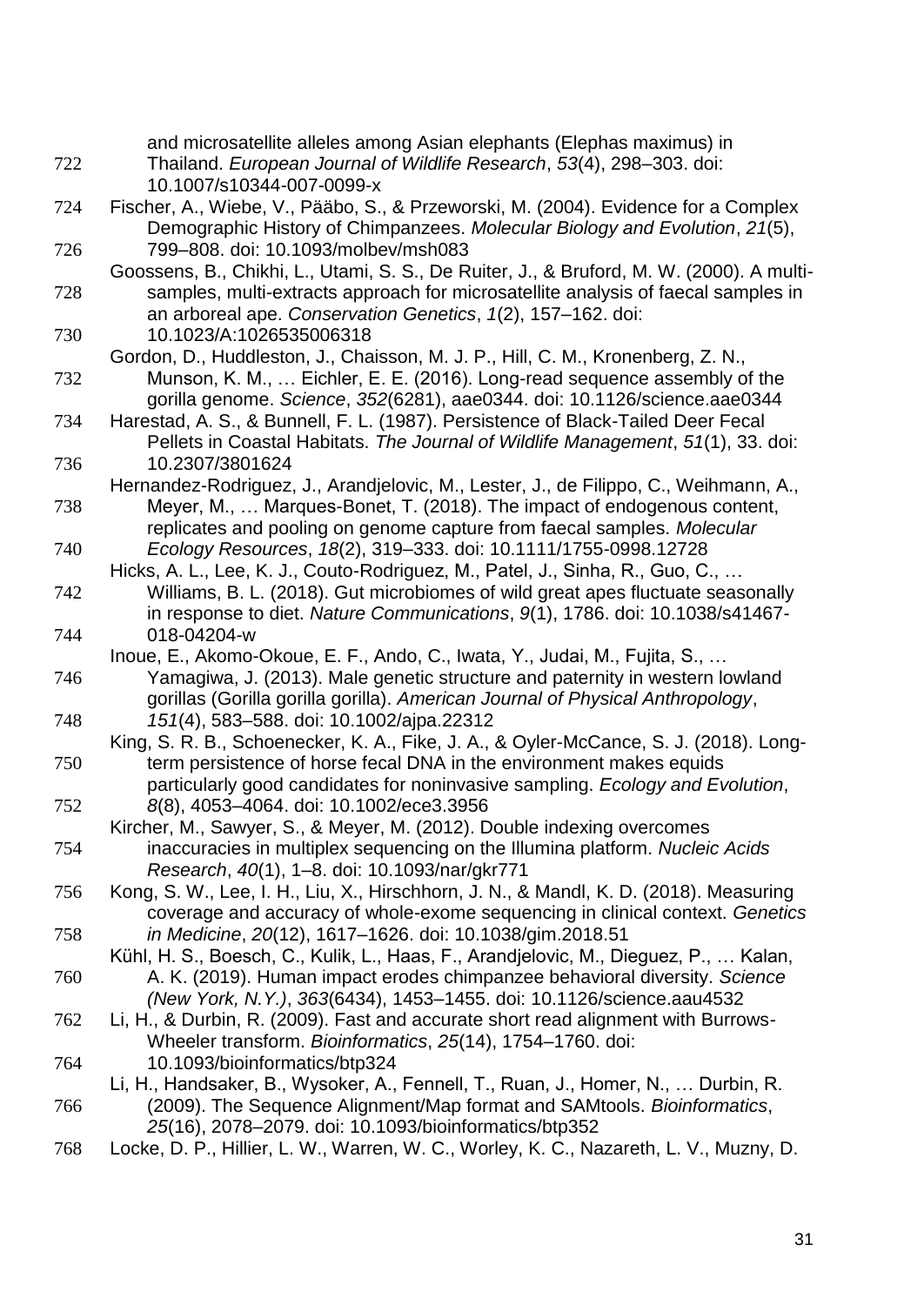|     | M.,  Wilson, R. K. (2011). Comparative and demographic analysis of orang-                 |
|-----|-------------------------------------------------------------------------------------------|
| 770 | utan genomes. Nature, 469(7331), 529-533. doi: 10.1038/nature09687                        |
|     | Mengüllüoğlu, D., Fickel, J., Hofer, H., & Förster, D. W. (2019). Non-invasive faecal     |
| 772 | sampling reveals spatial organization and improves measures of genetic                    |
|     | diversity for the conservation assessment of territorial species: Caucasian lynx          |
| 774 | as a case species. PLoS ONE, 14(5). doi: 10.1371/journal.pone.0216549                     |
|     | Mikkelsen, T. S., Hillier, L. W., Eichler, E. E., Zody, M. C., Jaffe, D. B., Yang, S. P., |
| 776 | Waterston, R. H. (2005). Initial sequence of the chimpanzee genome and                    |
|     | comparison with the human genome. Nature, 437(7055), 69-87. doi:                          |
| 778 | 10.1038/nature04072                                                                       |
|     | Morin, P. A., Chambers, K. E., Boesch, C., & Vigilant, L. (2001). Quantitative PCR        |
| 780 | analysis of DNA from noninvasive samples fro accurate microsatellite genotyping           |
|     | of wild chimpanzees. Molecular Ecology, 1835-1844.                                        |
| 782 | Morin, P. A., Wallis, J., Moore, J. J., Chakraborty, R., & Woodruff, D. S. (1993). Non-   |
|     | invasive sampling and DNA amplification for paternity exclusion, community                |
|     |                                                                                           |
| 784 | structure, and phylogeography in wild chimpanzees. Primates, 34(3), 347–356.              |
|     | doi: 10.1007/BF02382630                                                                   |
| 786 | Nsubuga, A. M., Robbins, M. M., Roeder, A. D., Morin, P. A., Boesch, C., & Vigilant,      |
|     | L. (2004). Factors affecting the amount of genomic DNA extracted from ape                 |
| 788 | faeces and the identification of an improved sample storage method. Molecular             |
|     | Ecology, 13(7), 2089-2094. doi: 10.1111/j.1365-294X.2004.02207.x                          |
| 790 | Orkin, J. D., Yang, Y., Yang, C., Yu, D. W., & Jiang, X. (2016). Cost-effective scat-     |
|     | detection dogs: Unleashing a powerful new tool for international mammalian                |
| 792 | conservation biology. Scientific Reports, 6(1), 34758. doi: 10.1038/srep34758             |
|     | Ouborg, N. J., Pertoldi, C., Loeschcke, V., Bijlsma, R. K., & Hedrick, P. W. (2010).      |
| 794 | Conservation genetics in transition to conservation genomics. Trends in                   |
|     | Genetics, 26(4), 177-187. doi: 10.1016/j.tig.2010.01.001                                  |
| 796 | Perry, G. H. (2014). The Promise and Practicality of Population Genomics Research         |
|     | with Endangered Species. International Journal of Primatology, 35(1), 55-70.              |
| 798 | doi: 10.1007/s10764-013-9702-z                                                            |
|     | Perry, G. H., Marioni, J. C., Melsted, P., & Gilad, Y. (2010). Genomic-scale capture      |
| 800 | and sequencing of endogenous DNA from feces. Molecular Ecology, 19(24),                   |
|     | 5332-5344. doi: 10.1111/j.1365-294X.2010.04888.x                                          |
| 802 | Prado-Martinez, J., Sudmant, P. H., Kidd, J. M., Li, H., Kelley, J. L., Lorente-Galdos,   |
|     | B.,  Marques-Bonet, T. (2013). Great ape genetic diversity and population                 |
| 804 | history. Nature, 499(7459), 471-475. doi: 10.1038/nature12228                             |
|     | Primmer, C. R. (2009). From conservation genetics to conservation genomics.               |
| 806 | Annals of the New York Academy of Sciences, Vol. 1162, pp. 357-368. doi:                  |
|     | 10.1111/j.1749-6632.2009.04444.x                                                          |
| 808 | Quinlan, A. R., & Hall, I. M. (2010). BEDTools: A flexible suite of utilities for         |
|     | comparing genomic features. Bioinformatics, 26(6), 841-842. doi:                          |
| 810 | 10.1093/bioinformatics/btq033                                                             |
|     | Reiners, T. E., Encarnação, J. A., & Wolters, V. (2011). An optimized hair trap for       |
| 812 | non-invasive genetic studies of small cryptic mammals. European Journal of                |
|     | Wildlife Research, 57(4), 991-995. doi: 10.1007/s10344-011-0543-9                         |
| 814 | Rohland, N., & Reich, D. (2012). Cost-effective, high-throughput DNA sequencing           |
|     | libraries for multiplexed target capture. Genome Research, 22(5), 939–946. doi:           |
| 816 | 10.1101/gr.128124.111                                                                     |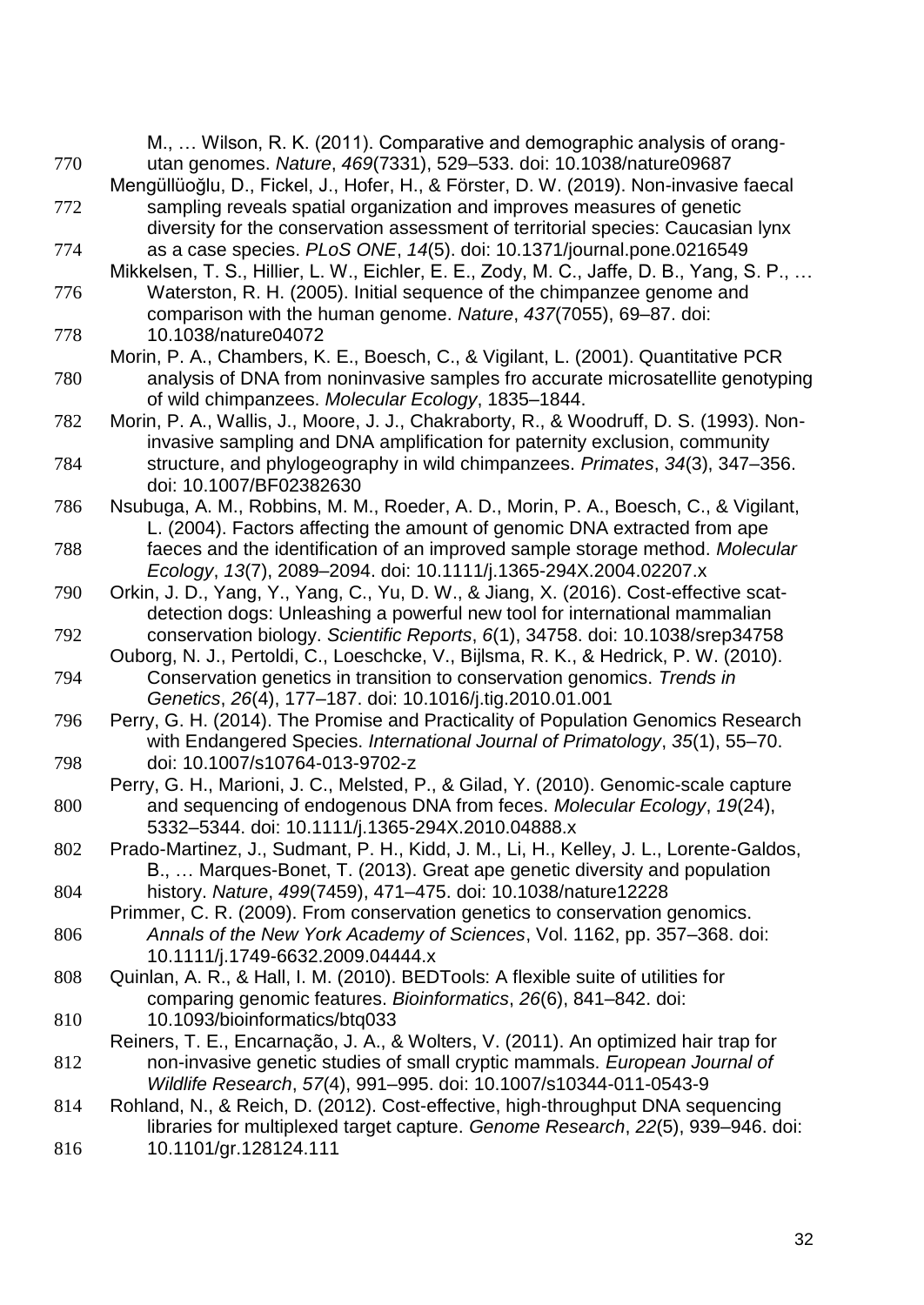|     | Scally, A., Dutheil, J. Y., Hillier, L. W., Jordan, G. E., Goodhead, I., Herrero, J.,                                                                                    |
|-----|--------------------------------------------------------------------------------------------------------------------------------------------------------------------------|
| 818 | Durbin, R. (2012). Insights into hominid evolution from the gorilla genome                                                                                               |
|     | sequence. Nature, 483(7388), 169-175. doi: 10.1038/nature10842                                                                                                           |
| 820 | Schwartz, M. K., Luikart, G., & Waples, R. S. (2007). Genetic monitoring as a                                                                                            |
|     | promising tool for conservation and management. Trends in Ecology and                                                                                                    |
| 822 | Evolution, Vol. 22, pp. 25-33. doi: 10.1016/j.tree.2006.08.009                                                                                                           |
|     | Shafer, A. B., Wolf, J. B., Alves, P. C., Bergströ, L., Bruford, M. W., Brännströ, I.,                                                                                   |
| 824 | Zielin, P. (2015). Genomics and the challenging translation into conservation                                                                                            |
|     | practice. Trends in Ecology & Evolution, 30(2), 78-87. doi:                                                                                                              |
| 826 | 10.1016/j.tree.2014.11.009                                                                                                                                               |
|     | Snyder-Mackler, N., Majoros, W. H., Yuan, M. L., Shaver, A. O., Gordon, J. B., Kopp,                                                                                     |
| 828 | G. H.,  Tung, J. (2016). Efficient genome-wide sequencing and low-coverage                                                                                               |
|     | pedigree analysis from noninvasively collected samples. Genetics, 203(2), 699-                                                                                           |
| 830 | 714. doi: 10.1534/genetics.116.187492                                                                                                                                    |
|     | Städele, V., & Vigilant, L. (2016). Strategies for determining kinship in wild                                                                                           |
|     | populations using genetic data. Ecology and Evolution, 6(17), 6107–6120. doi:                                                                                            |
| 832 |                                                                                                                                                                          |
|     | 10.1002/ece3.2346                                                                                                                                                        |
| 834 | Steiner, C. C., Putnam, A. S., Hoeck, P. E. A., & Ryder, O. A. (2013). Conservation                                                                                      |
|     | Genomics of Threatened Animal Species. Annual Review of Animal Biosciences,                                                                                              |
| 836 | 1(1), 261-281. doi: 10.1146/annurev-animal-031412-103636                                                                                                                 |
|     | Stenglein, J. L., Waits, L. P., Ausband, D. E., Zager, P., & Mack, C. M. (2010).                                                                                         |
| 838 | Efficient, Noninvasive Genetic Sampling for Monitoring Reintroduced Wolves.                                                                                              |
|     | Journal of Wildlife Management, 74(5), 1050-1058. doi: 10.2193/2009-305                                                                                                  |
| 840 | Taberlet, P., Luikart, G., & Waits, L. P. (1999). Noninvasive genetic sampling: Look                                                                                     |
|     | before you leap. Trends in Ecology and Evolution, 14(8), 323-327. doi:<br>10.1016/S0169-5347(99)01637-7                                                                  |
| 842 |                                                                                                                                                                          |
| 844 | Thalmann, O., Hebler, J., Poinar, H. N., Pääbo, S., & Vigilant, L. (2004). Unreliable<br>mtDNA data due to nuclear insertions: A cautionary tale from analysis of humans |
|     |                                                                                                                                                                          |
|     | and other great apes. Molecular Ecology, 13(2), 321-335. doi: 10.1046/j.1365-<br>294X.2003.02070.x                                                                       |
| 846 | van der Valk, T., Lona Durazo, F., Dalén, L., & Guschanski, K. (2017). Whole                                                                                             |
|     |                                                                                                                                                                          |
| 848 | mitochondrial genome capture from faecal samples and museum-preserved                                                                                                    |
|     | specimens. Molecular Ecology Resources, 17(6), e111-e121. doi:<br>10.1111/1755-0998.12699                                                                                |
| 850 |                                                                                                                                                                          |
|     | Vigilant, L., & Guschanski, K. (2009). Using genetics to understand the dynamics of<br>wild primate populations. Primates, 50(2), 105-120. doi: 10.1007/s10329-008-      |
| 852 | 0124-z                                                                                                                                                                   |
|     |                                                                                                                                                                          |
| 854 | Wedrowicz, F., Karsa, M., Mosse, J., & Hogan, F. E. (2013). Reliable genotyping of                                                                                       |
|     | the koala (Phascolarctos cinereus) using DNA isolated from a single faecal                                                                                               |
| 856 | pellet. Molecular Ecology Resources, 13(4), 634–641. doi: 10.1111/1755-                                                                                                  |
|     | 0998.12101                                                                                                                                                               |
| 858 | White, L. C., Fontsere, C., Lizano, E., Hughes, D. A., Angedakin, S., Arandjelovic, M.,                                                                                  |
|     | Vigilant, L. (2019). A roadmap for high-throughput sequencing studies of wild                                                                                            |
| 860 | animal populations using noninvasive samples and hybridization capture.                                                                                                  |
|     | Molecular Ecology Resources, 19(3), 609-622. doi: 10.1111/1755-0998.12993                                                                                                |
| 862 | Xue, Y., Prado-Martinez, J., Sudmant, P. H., Narasimhan, V., Ayub, Q., Szpak, M.,                                                                                        |
|     | Scally, A. (2015). Mountain gorilla genomes reveal the impact of long-term                                                                                               |
| 864 | population decline and inbreeding. Science, 348(6231), 242-245. doi:                                                                                                     |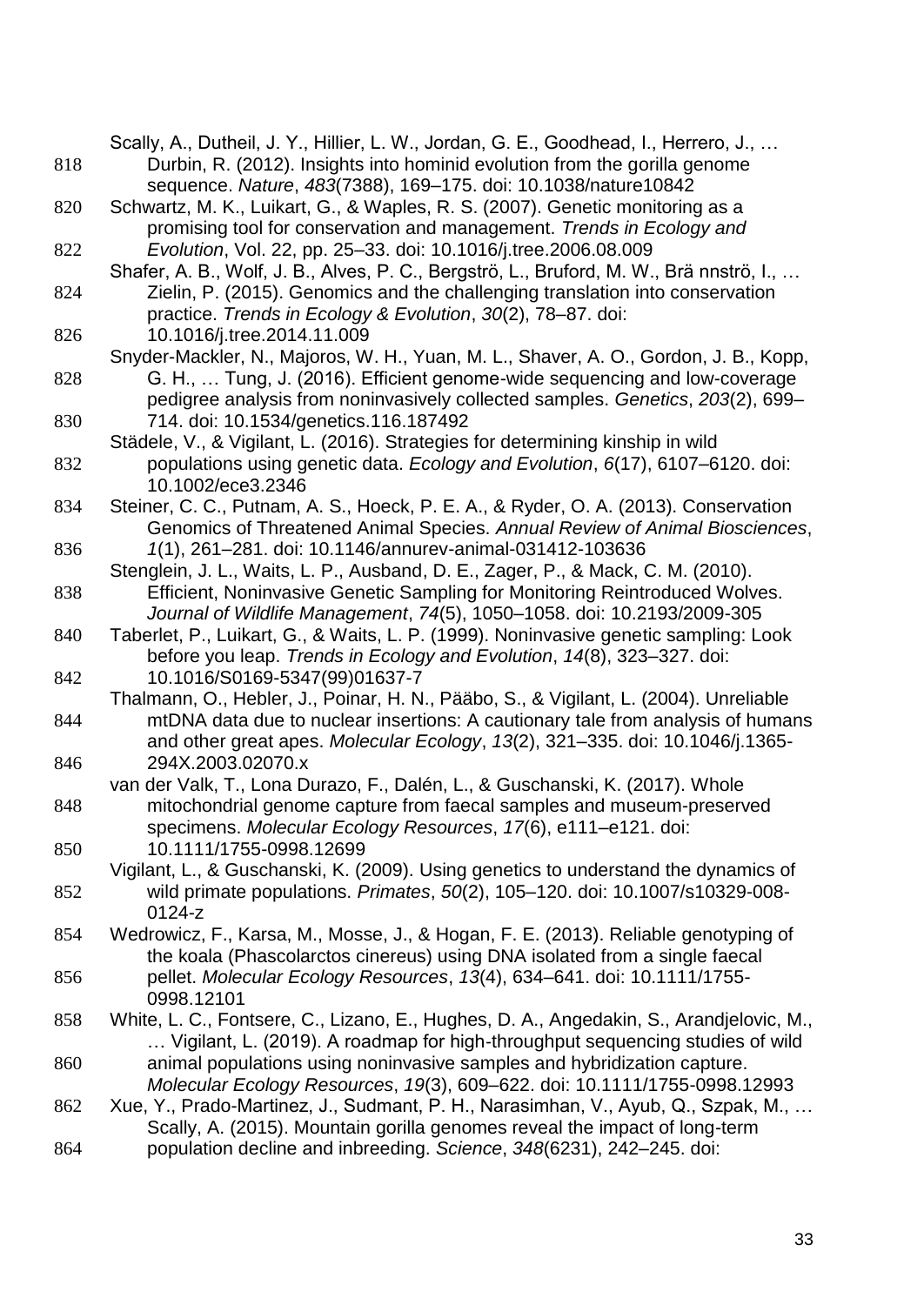10.1126/science.aaa3952

866

### Data Accessibility

868 All raw sequencing data have been deposited at ENA and are available under the accession code PRJEB37173 (http://www.ebi.ac.uk/ena/data/view/PRJEB37173).

### <sup>870</sup> Author Contributions

CF, TMB, DAH and EL designed the study. MA and HSK direct the Pan African

- 872 Programme: The Cultured Chimpanzee. MA and HSK obtained funding for the project. MA, PD, AA, SA, EAA, MB, GB, TD, MEN, ACG, JH, PK, AKK, MK, KL, JL, GM, LJO,
- 874 AP, MR, FS, VV and RMW supervised, conducted field work and collected samples. CF, MAE, EL, JL, MA performed experiments. CF and DAH performed the analysis.
- 876 MAE, MK, DAH, TMB, EL provided analytical support. CF wrote the manuscript with input from all authors.
- 878

# Supporting Information

880 Additional supporting information with extended methods and supplementary figures and tables can be found online in the Supporting information section at the end of the 882 article.

### Conflict of Interest

884 Authors declare no conflict of interest.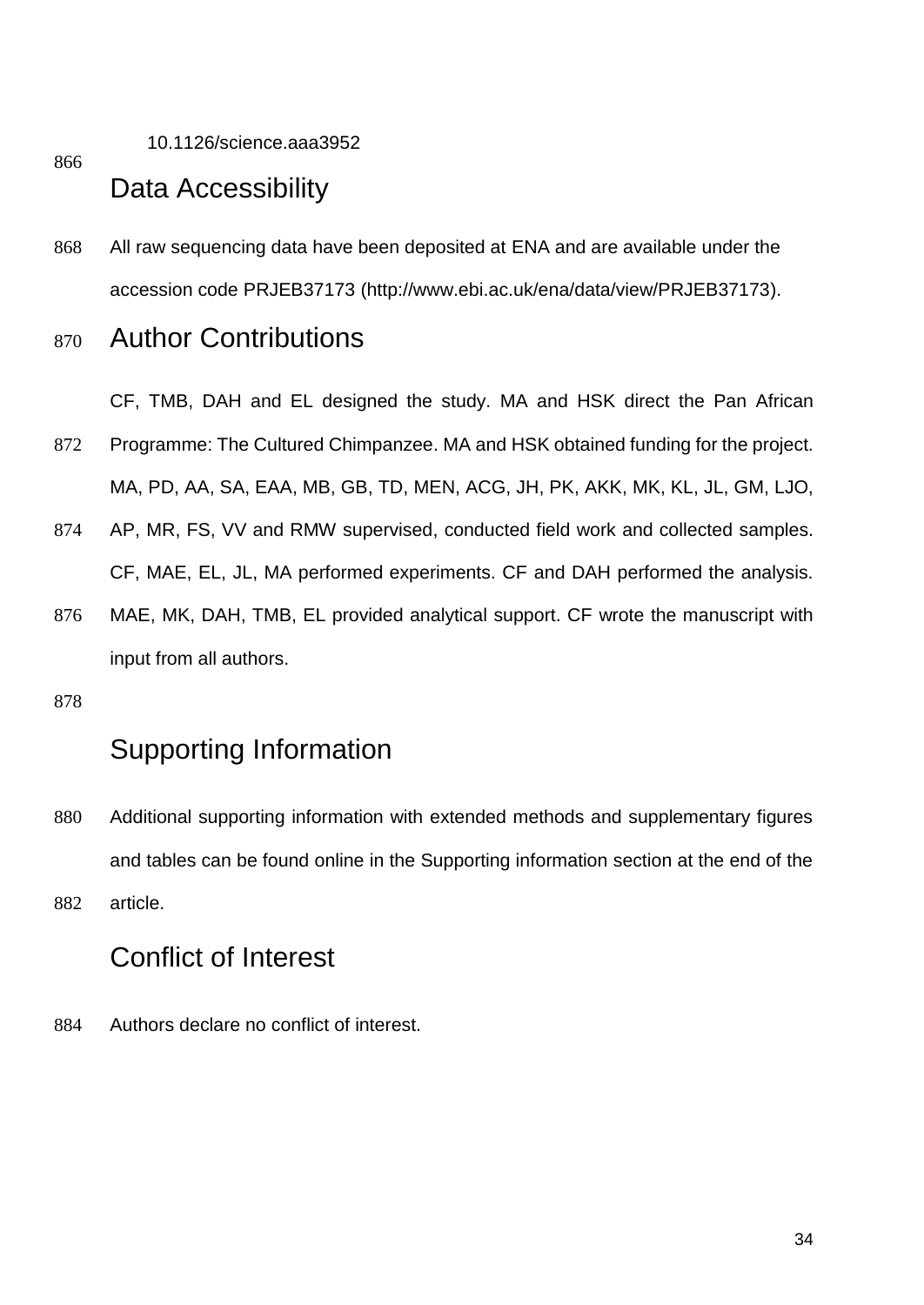**FIGURE 1.** Sample description. (a) Geographical location of the 15 sites from the Pan 886 African Programme: The Cultured Chimpanzee (PanAf). (b) Endogenous DNA (eDNA) content for all screened samples according to geographic origin. The maximum value of the

- 888 x-axis has been set to 10% eDNA for visual purposes. (c) eDNA distribution for all screened samples. Samples with > 10% eDNA are excluded (N=5). In the boxplot, lower and upper
- 890 hinges correspond to first and third quartiles and the lower and upper whiskers extend to the smallest or largest value no further than 1.5 times the interquartile range (distance between
- 892 the 1<sup>st</sup> and  $3<sup>rd</sup>$  quartile).
- 894 **FIGURE 2.** Pooling strategy illustration. P1 has 10 libraries with average endogenous of 0.81%. We performed two primary pools of 2  $\mu$ g and 4  $\mu$ g each that were further divided into
- 896 four hybridization pools, two at 1  $\mu$ g and two at 2  $\mu$ g. P2 has 20 libraries with average endogenous of 0.69%. Two primary pools of 4 ug were divided into four hybridization pools
- 898 of 1  $\mu$ q each and two hybridizations pools of 2  $\mu$ q. P3 has 30 libraries and an average endogenous of 0.49%. Two primary pools of 6  $\mu$ g and 4  $\mu$ g were distributed into six
- 900 hybridization pools of 1 $\mu$ g and two hybridization pools of 2  $\mu$ g each. Colors represent the sequencing batch.
- 902

**FIGURE 3.** Capture performance and sequencing. (a) Percentage of eDNA among 904 hybridizations, structured by pools (P1, P2 and P3). (b) Sequencing stats across all samples for the 18 hybridizations in 3,75 HiSeq 4000 lanes. (c) Distribution of production reads across 906 18 hybridizations. The colors red, blue and yellow found in the box plots for figure (a) and (c) denote the sequencing batch to which each hybridization was assigned. In the boxplots, lower 908 and upper hinges correspond to first and third quartiles and the lower and upper whiskers extend to the smallest or largest value no further than 1.5 times the interquartile range

- 910 (distance between the 1<sup>st</sup> and  $3<sup>rd</sup>$  quartile).
- 912 **FIGURE 4**. Analysis of variance. (a) Estimated variance explained from univariate linear models after rank normal transforming each performance summary statistic (columns). LC
- 914 stands for library complexity and DP describes read depth at different cutoffs (1, 4, 10, 20 and 50 reads) (b) Multivariate type I ANOVA of the experimental variables affecting Capture
- 916 Sensitivity (CS) at depth 1. Both models are built down-sampling libraries to 1,500,000 reads.
- 918 **FIGURE 5.** Summary stats after down-sampling to 1,500,000 reads: (a) Enrichment factor and (d) Capture Specificity (c) Capture Sensitivity at depth 1 for the 18 hybridizations in P1, P2 and
- 920 P3; colors illustrate sequencing batch. (d) Library complexity contrasting the amount of starting DNA (1  $\mu$ g or 2  $\mu$ g) in down-sampled data and structured by pools (P1=Pool1, P2=Pool2,
- 922 P3=Pool3). See Figure 2 for more details on pools. In the boxplots, lower and upper hinges correspond to first and third quartiles and the lower and upper whiskers extend to the smallest
- 924 or largest value no further than 1.5 times the interguartile range (distance between the 1<sup>st</sup> and 3<sup>rd</sup> quartile).
- 926
- **FIGURE 6.** Analysis of coverage and LC with hybridizations done with 1 µg. (a) Coverage after 928 merging data from additional hybridizations with up to 2, 4 and 6 for P1, P2 and P3. (b) Comparison of average LC curves of individual hybridizations belonging to pools with different
- 930 size. Each line is the average of libraries within each hybridization and the surrounding area is the standard deviation. (c) Two examples comparing the effect of pool size on the average LC
- 932 curves from merged hybridization: P1 (10 samples) 1 hybridization, P2 (20 samples) 2 hybridizations and P3 (30 samples) – 3 hybridizations; and P1 (10 samples) - 2 hybridizations,
- 934 P2 (20 samples) 4 hybridizations and P3 (30 samples) 6 hybridizations. Sample Lib1-6D in P2 was removed from the analysis due to low coverage.